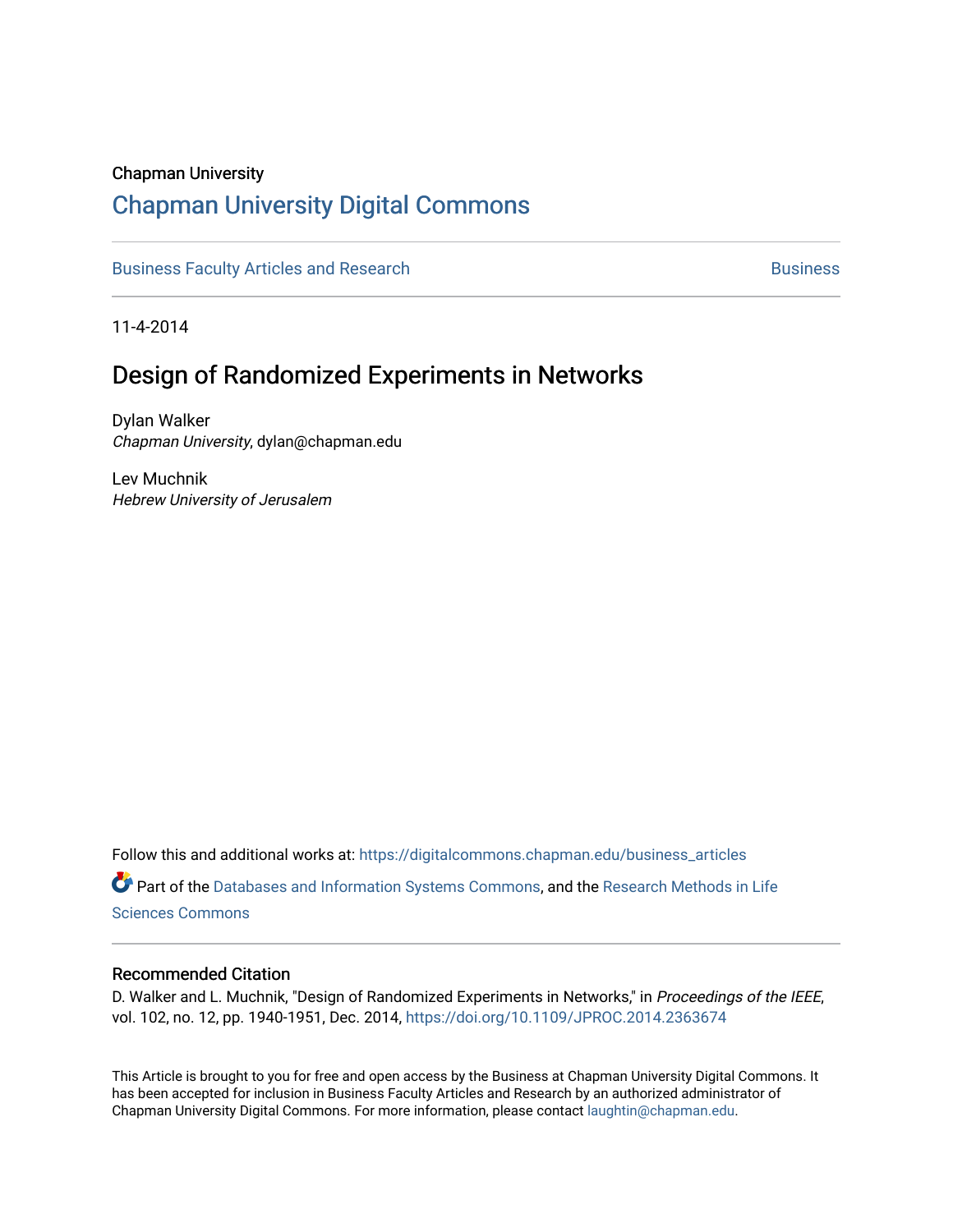# Design of Randomized Experiments in Networks

# **Comments**

This is a pre-copy-editing, author-produced PDF of an article accepted for publication in Proceedings of the IEEE, volume 102, issue 12, in 2014 following peer review. This article may not exactly replicate the final published version. The definitive publisher-authenticated version is available online at <https://doi.org/10.1109/JPROC.2014.2363674>

# Copyright

© 2014 IEEE. Personal use of this material is permitted. Permission from IEEE must be obtained for all other uses, in any current or future media, including reprinting/republishing this material for advertising or promotional purposes, creating new collective works, for resale or redistribution to servers or lists, or reuse of any copyrighted component of this work in other works.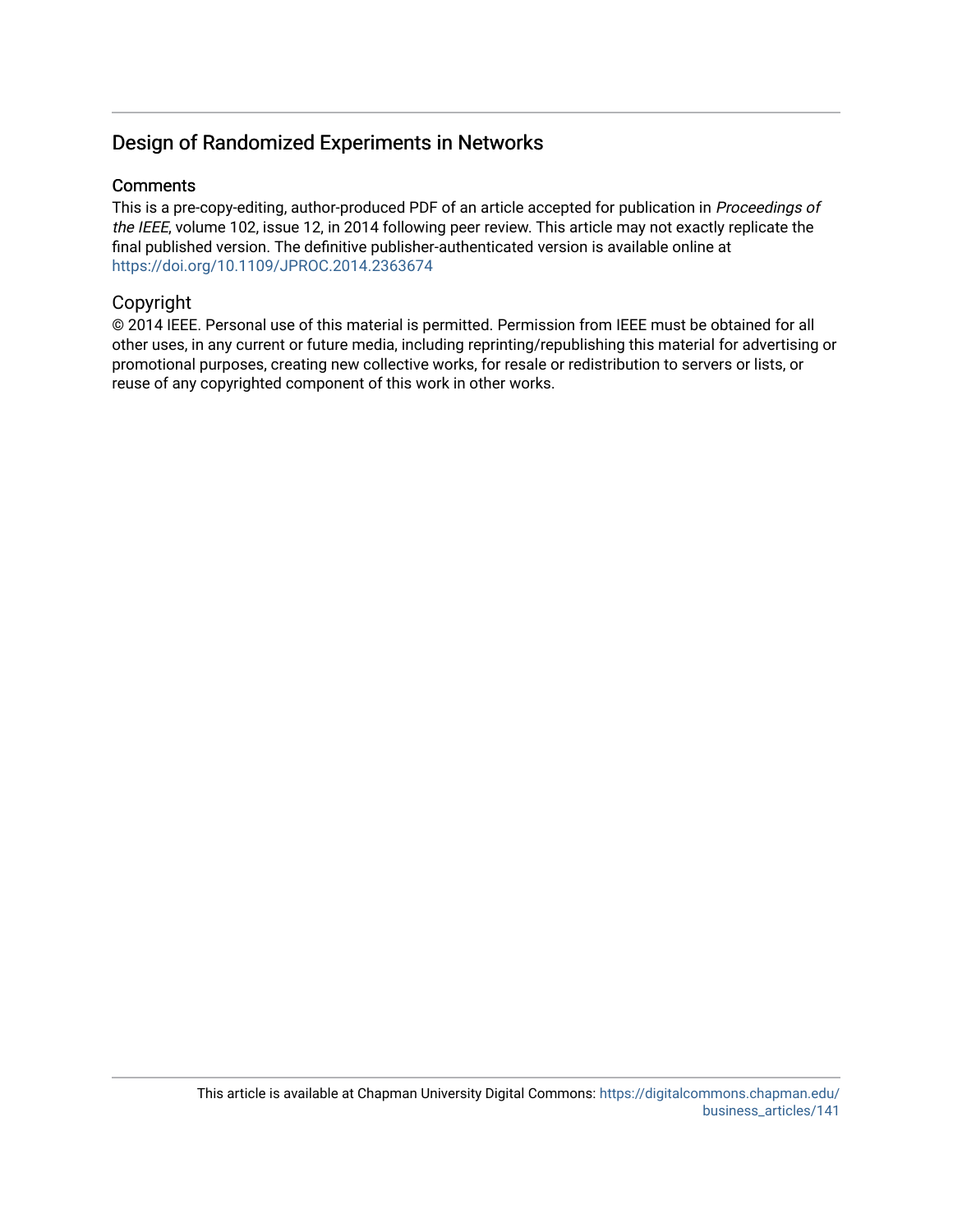# Design of Randomized Experiments in Networks

Dylan Walker Boston University School of Management [dtwalker@bu.edu](mailto:dtwalker@bu.edu)

Lev Muchnik Hebrew University of Jerusalem School of Business Administration [lev.muchnik@huji.ac.il](mailto:lev.muchnik@huji.ac.il)

As our day-to-day activities become increasingly embedded in online and digitally enabled environments, the availability of massive scale yet highly granular data on individuals and social interaction enables new avenues of scientific discovery. The promise of big data [1], [2] seems immense – not just for its scale and scope, but perhaps more importantly because highly detailed individual-level data at scale suggests tailored policies that resist reversion to the mean in domains ranging from medicine and public health [3]–[5] to politics, web search [6], business [7], e-commerce [8], and product design [9]. Yet, the promise of big data has recently come under fire for its inability to separate correlation from causation – to derive actionable insights and yield effective policies [10], [11]. This criticism unveils the perhaps lesser known but burgeoning movement of *big experiments* that is rapidly gaining traction within both academic research and industry practice. The gold standard of causal inference through experimentation is well established in both the public and private sectors [12]–[14]. Yet, the realization that our world is highly connected and that behavioral and economic outcomes at the individual and population level *depend* upon this connectivity challenges the principles of experimental design that lie at the very heart of the scientific process.

Traditional experimental designs that randomly assign populations to control and treatment groups to measure the comparative outcome of a treatment do not account for the networked environment in which we live – the natural connections between subjects in these populations. When the impact of treatment can propagate along these connections, the traditional notions of experimental design break down. It is perhaps unsurprising that this realization has chiefly emerged from the blossoming interdisciplinary field of computational social science [15], where the focus of study is on social behaviors that are, by their nature, interactive. Yet the implications of connectivity on experimental design are far reaching and necessarily affect scientific inquiry in multiple domains including medicine, public health, media, politics, business, biology, epidemiology, sociology and many others.

However, the natural connectivity of our world does not only present a challenge to the conventional paradigm of experimental design, but also reveals opportunities to leverage connectivity through the creation of novel treatments that incorporate both experimental subjects and the connections between them. Done correctly, networked treatments can allow us to understand the basic dynamics of contagious phenomena that have been found to play a critical role in individual and population level outcomes, such as: the effect of dosage or multiple exposures on individuals and populations[16]–[19], the decay of spreading behavioral and economic outcomes across social distances [20], and the impact of heterogeneity in individual- and relationship characteristics on spreading [21]–[28]. In turn, such an understanding will allow us to assess and compare policies designed to promote positive contagions and contain or discourage negative contagions.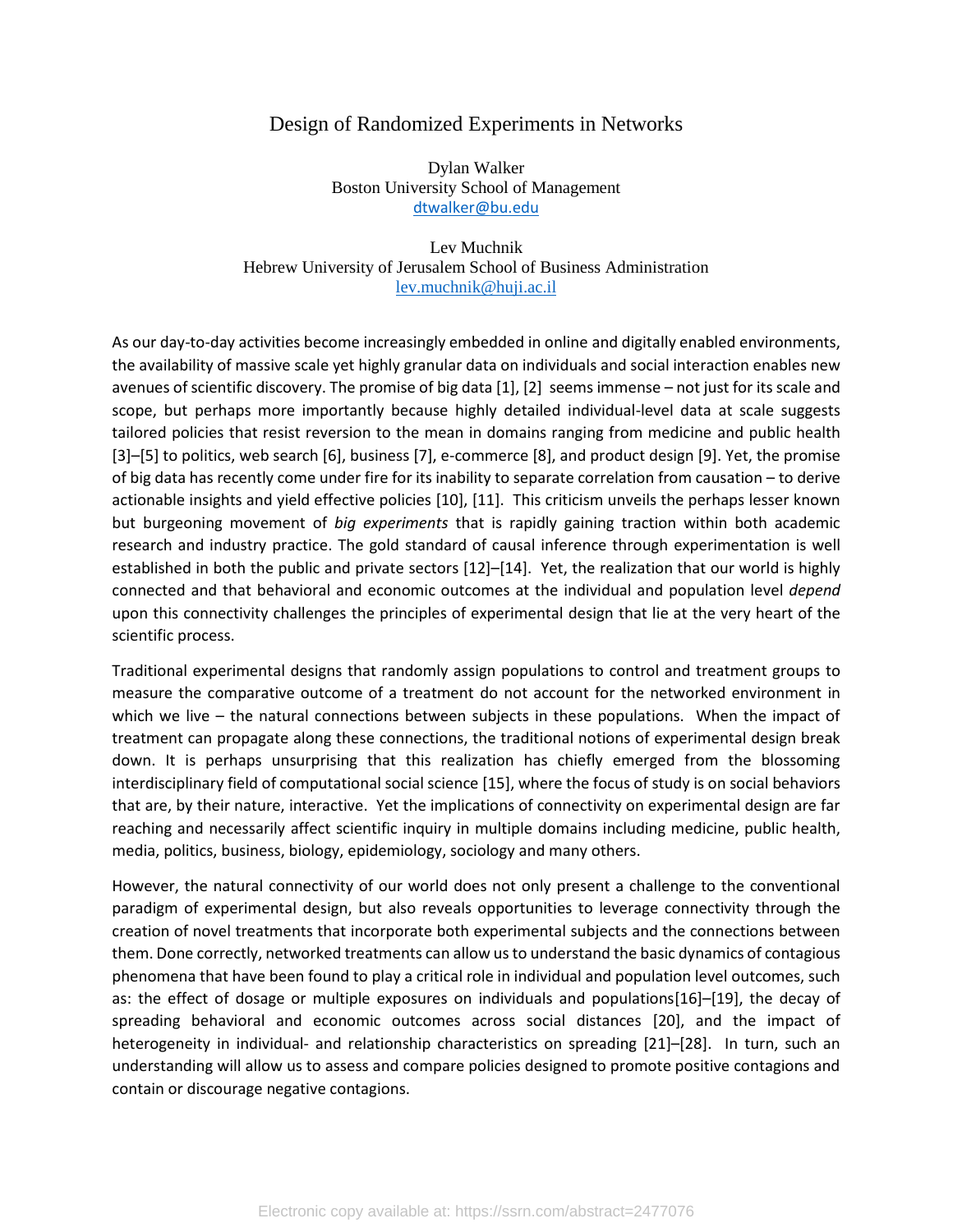In this work, we consider several aspects of networked randomized trial design from the perspective of the experimental setting, the process being studied, and the impact of connectivity. We further address emerging methods to analyze and draw statistical inferences from networked randomized trials. Finally, we present several categories of novel networked treatment designs and discuss their potential to future research.

### *I. The Impact of Setting and Process on Networked Randomized Trial Design*

Over the past several years, the use of randomized controlled trials in networked environments have increasingly been employed by researchers across a variety of disciplines. Though these works share in common the feature of highly interconnected environments in which they take place, they differ significantly in both intent and approach. Networked randomized controlled trials (NRCTs) can be classified along two dimensions: the *setting* in which they are conducted and the *process* they are designed to investigate. We first consider the setting in which an NRCT is conducted, which has a number of implications on aspects of experimental design, relationship to the networked environment, and on interpretability or generalizability of findings.

#### *I.1 Setting*

There are three primary settings in which NRCTs can be conducted: offline laboratories, online laboratories, and field experiments in real-world settings (often referred to as experiments "in the wild"). The main differences between these settings are: the extent to which the experimenter can control her subjects and the context, the extent to which subjects are aware that they are participating in an experiment, whether networked environments are artificially imposed or organic, the potential scale of the experiment (in terms of population size and experiment duration), the ability to run repeated experiments, the ability to recruit and maintain subject participation, and the amount and type of information on subjects that is available for posterior analysis.

Offline laboratory settings have traditionally been used in the fields of psychology, economics and sociology [29], [30]. In this setting participants are typically recruited, invited into a highly controlled physical environment and given instructions on how to participate across multiple phases of the experiment according to well-established protocols. Offline lab settings offer the advantages of strict experimenter controls (over the conditions of the environment itself, constraints on subject behavior, and the nature of subject interactions and information flow). For example, experimental subjects can be deliberately primed, exposed to controlled situations, given background and even instructed to act or interact with one another in a particular manner. The advantage of strict control, however, is often accompanied by the important tradeoff that subjects are explicitly and constantly aware of their role as experiment participants and this awareness may cause them to act, react and interact differently from their natural behavior in organic environments and in cases where they do not believe their behavior is being observed and assessed. This limitation may have important implications on the generalizability and applicability of findings to policy considerations [31]. Beyond aspects of control, subject recruitment is often limited by proximity to the lab, time availability, and effectiveness of recruitment incentives. The limitations of subject recruitment has two important implications: First, it constrains the demographics of experimental populations (and thereby the generalizability of findings) and second, the overall population size and duration of the experiment. In addition, the research questions that can be addressed by the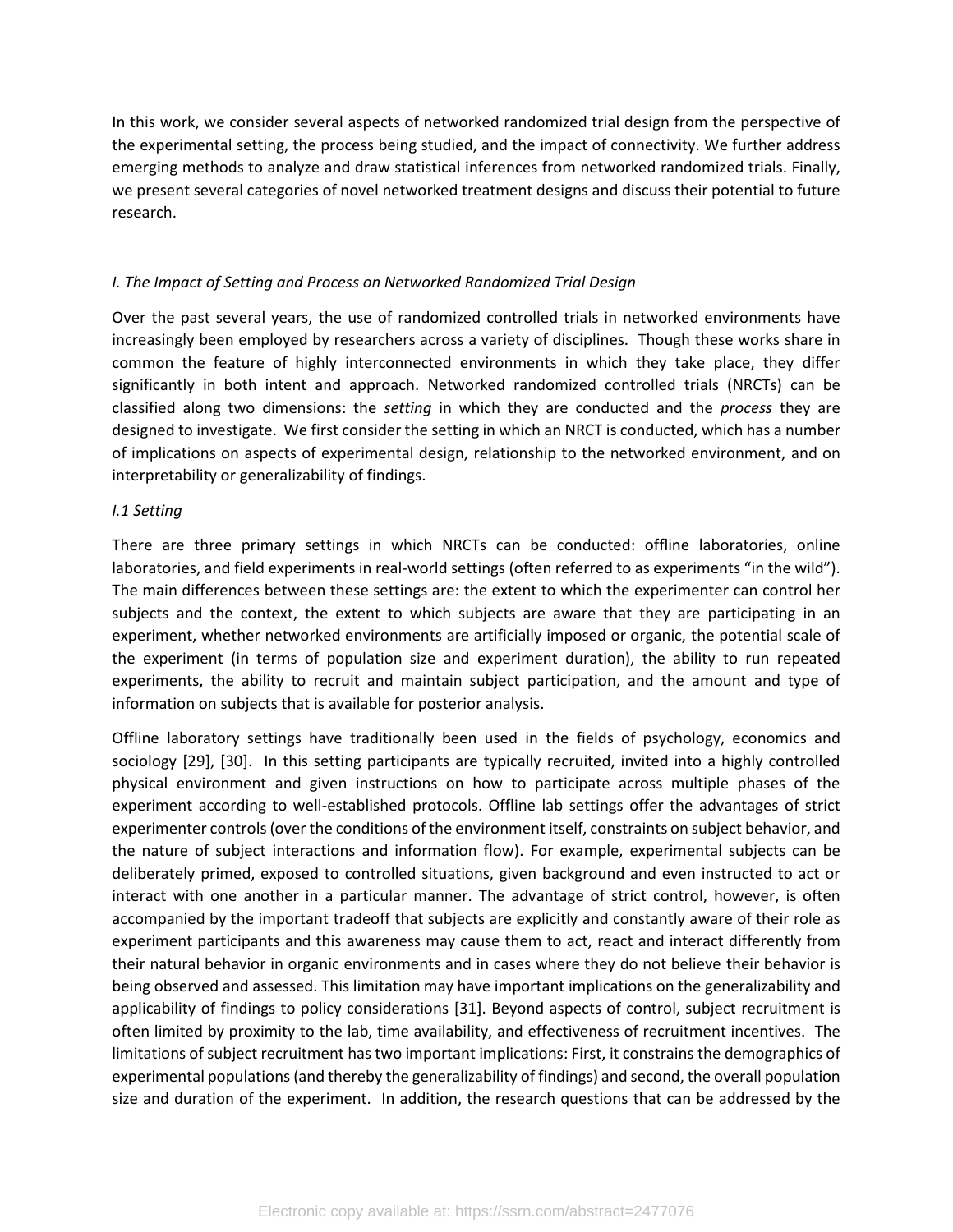experiment are frequently limited by the premises at which it is set. Offline lab settings also have advantages and disadvantages with regard to the networked environment itself. In these settings, researchers may completely specify network connections between subjects and control communication or other forms of interaction along these links. However, networks imposed by researchers may be very different in structure from organic networks and artificially imposed network links may lack real social context, potentially making them a poor proxy for the real social environments they may intend to represent. These conditions facilitate investigation of well-defined situations such as a collaborative solution to the network coloring problem [32], [33], convergence to consensus through biased voting [34] or the impact of network structure on the performance of prediction markets [35], [36].

Online laboratory settings are relatively recent and primarily facilitated by the pervasiveness of online technologies and the emergence of online social network platforms and micro-labor markets (such as Amazon's Mechanical Turk [37]). These settings replicate the spirit of the offline lab in that subjects are explicitly aware that they are participating in an experiment, may be primed, given background information and requested to act or interact with one another in a particular manner. To some extent online lab settings reduce constraints on experimental scale and subject recruitment in terms of geographic proximity and duration of participation. Importantly, unlike their offline counterparts, online lab settings can leverage existing platforms to enable subject recruitment at significantly reduced costs [38], [39] and thus have the potential to enable experimentation at much larger scales. Though, like their offline counterparts, online lab settings may also suffer from concerns of generalizability arising from the makeup of micro-labor markets employed for subject recruitment [40]. In addition, these settings can also leverage the APIs of existing platforms or data sharing agreements with their operators to collect detailed information about subjects, their social network connections and to control or mediate subject interactions [41]–[44]. However, these environments necessarily sacrifice strict experimental control in terms of the conditions of the offline environment itself, constraints on subject behavior, and the nature of subjects (potentially unrecorded) offline and online actions and interactions, as well as information flow to and (in some cases) between subjects. Experiments in online lab settings also face a number of new challenges such as maintenance of subject participation (e.g., user churn) and concurrency of subject participation (i.e., experiment design may require simultaneous presence of the subjects)<sup>1</sup> [40]. As in the case of offline labs, the findings and inferences from experiments conducted in online lab settings may have limited applicability to real world environments because individual behavior may be affected by the knowledge that subjects are part of an experiment and are being observed. Unlike offline lab settings, online labs that leverage existing social network platforms permit experiments in real networked environment while exerting some degree of control of interactions and information flow along network links(e.g., [44] ). Thus, online lab settings circumvent some limitations of their offline counterparts making them uniquely suited to address well-defined situations like the role of network in cooperation [39], [45], public goods [39] and investment games [44] as well as its impact on health behavior [41]–[43] .

In contrast to offline and online labs, field experiments in real-world settings do not exert strong controls over subjects' environments, but instead assess the impact of randomized assignment directly in the natural environment of the system being studied [46]. Online field experiments in particular can provide researchers with detailed data on subject behavior (online and even offline<sup>2</sup>) that is not biased by

 $<sup>1</sup>$  See, for example, the sections on dropouts and the waiting room in [39]</sup>

<sup>&</sup>lt;sup>2</sup> For example, many online platforms are location-aware.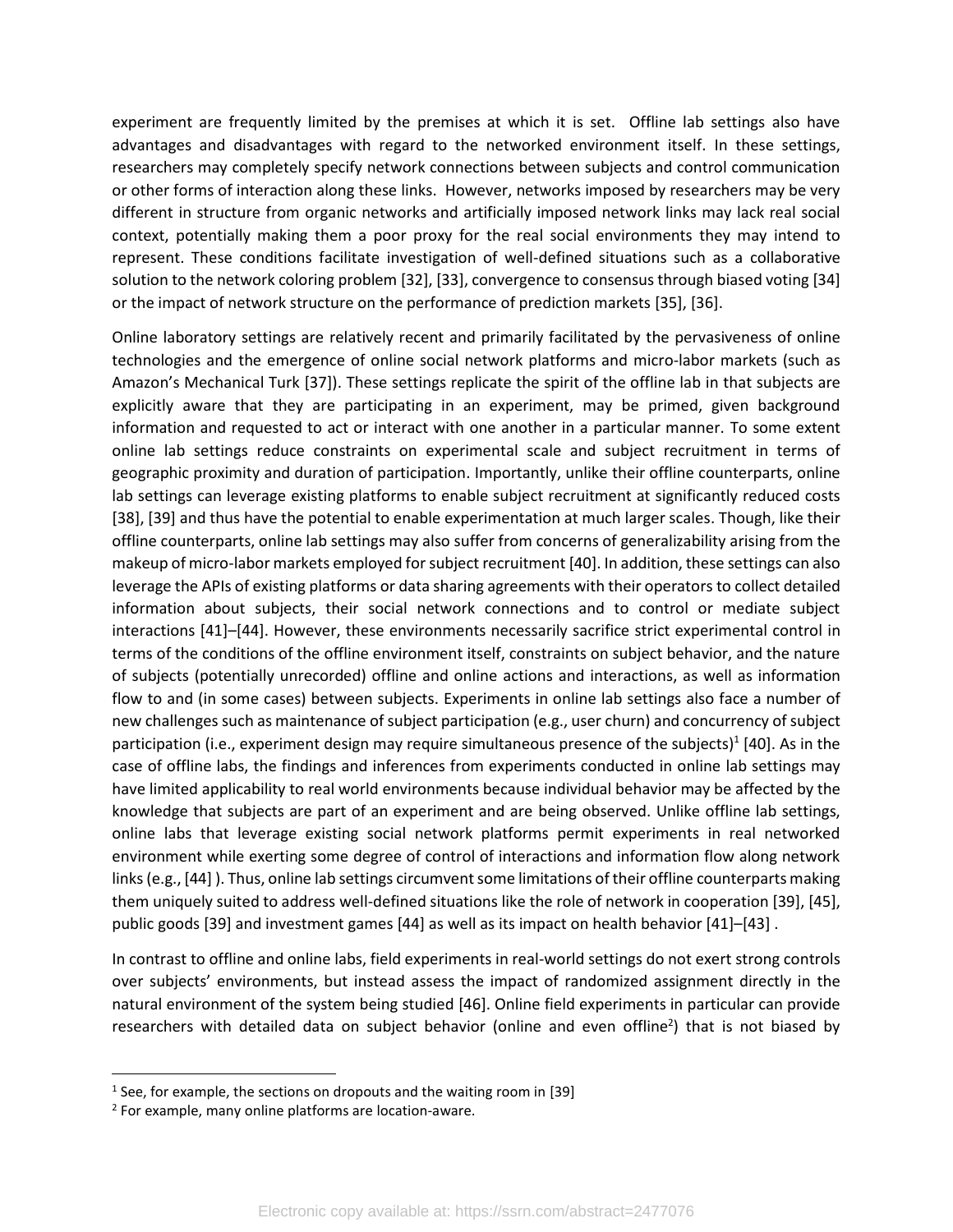knowledge of participation in the experiment<sup>3</sup> and can be conducted at extraordinarily large scales and over arbitrarily long durations. In some sense, online field experiments are a natural extension of A/B testing procedures that have become part of the standard policy for large online platforms to assess and evaluate features or the impact of platform design elements on the overall user experience [13], [47]– [49] . Because these settings facilitate experiments that can be conducted without or with limited subject knowledge, care must be taken to assess the ethical considerations of these practices and to abide by the standards of practice governing human subjects research. This concern tends to be more central to experiments addressing fundamental social science or economics research questions than in the case of routine A/B testing. Controversy surrounding recent research employing an online field experiment to study emotional contagion on Facebook emphasize these concerns [50], [51]. In addition, researchers that conduct experiments in real-world networked environments with treatment impacts that can propagate should also consider the ethical implications of treatment impact on individuals outside of the experimental population. It should be noted that despite the necessity for strong ethics, field experiments in real-world settings provide strong inferences and insights directly applicable to real-world systems and thus play a critical role in assessing the potential efficacy of important social and economic policies. Additional aspects of design of field experiments in natural settings relate to the concerns that the desired interventions should appear to be organic, in some cases not clearly detectable between subjects, and generally should not observably interfere with the normal operation of the community, platform, or online system. These concerns are important for rigorous experimental design but also to assure that experimental interventions do not adversely affect the business of firms that collaborate with researchers. Like online lab settings, online field experiments are limited by the capacity for experimenters to design interventions or otherwise control the environment. For example, it may be more difficult to expose subjects to a desired intervention and other experimental controls may be limited by the features of the online platform or system. In many cases field experiments identify effects of specific platform features, such as the impact of (in)visibility of user activity on peer interactions on an online dating site [52], the impact of social cues in word-of-mouth advertising on ad performance [53], the role of social platforms in diffusion of information [54] , the study of the mechanism of coupon sharing on Facebook [55], and the value of the content author's identity in evaluation of that content by the reader on news aggregation web sites [56]. Besides the advantage of conducting the experiment in organic settings and thus observing natural behavior, real world settings often enable research at immense scale, facilitating observation of subtle effects or heterogeneous response to interventions.

Finally, while not the focus of this work, the occurrence of *natural experiments* arising from exogenous variation in real-world systems provide yet another setting in which researchers may pursue causal inference. Unlike formal experiments which require significant investments of time and resources from experimenters, occasionally induce ethical concerns and noticeably interfere with user experience, the potentially widespread occurrence of natural experiments may permit causal inference on observational data at large scales and may be used prior to experimentation to inform experiment design. Having discussed the implications of *setting* on the design of NRCTs we now turn to a discussion of the *process* that NRCTs are designed to investigate.

<sup>&</sup>lt;sup>3</sup>In many cases, experiments conducted in natural settings may notify subjects indirectly through posted policies on user research in the platform or online site's terms of use.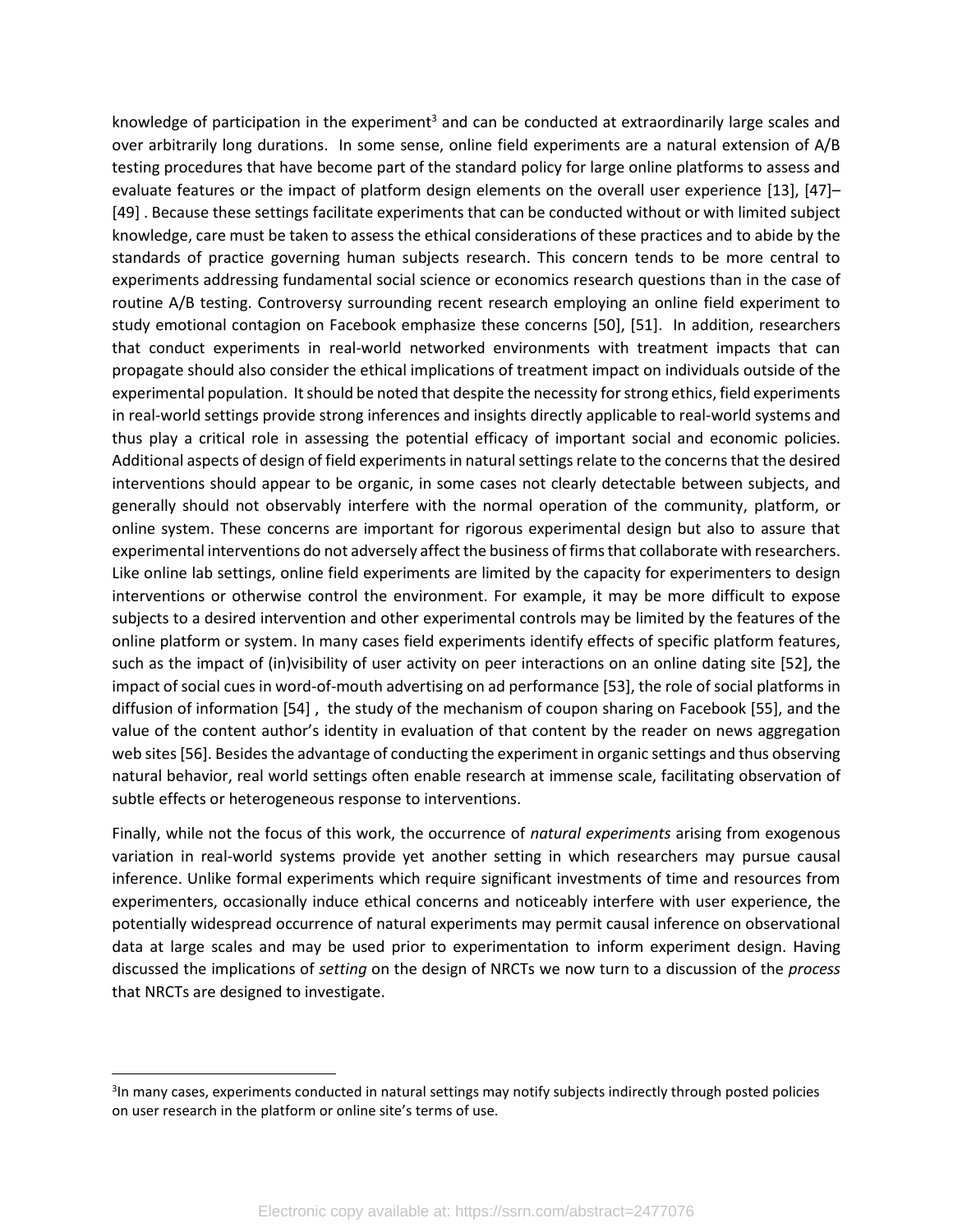#### *I.2 Classification by Process*

 $\overline{a}$ 

Experiments in networked environments can also be classified by the process they are designed to investigate, including the exploration of social and economic behaviors, the underlying dynamic microscopic and macroscopic mechanisms governing these behaviors, and the resulting dynamics of outcomes at individual-, group- and population-levels. Many NRCTs focus on investigation of propagation processes such as dissemination of innovation, spread of information and behaviors or adoption of new products. Identification of factors affecting these processes is vital for informing managerial or public policies intended to promote or discourage population-level outcomes. Factors that affect process dynamics include initial conditions (such as targeting or seeding), dosage and temporal aspects (such as the extent and timing of multiple exposures), the willingness of subjects to contribute, prevent or direct the viral spread, the susceptibility of subjects to peer influence, the social network topology, and modification of the process itself (e.g., viral product design [22]) In practice, policies may need to leverage one or more of these mechanisms to achieve a desired outcome [57] .

The process under investigation is often signified by how the experimenter measures the response to their intervention. When the effect of intervention/s can propagate, the experimenter is not limited to analyzing the response behavior of directly treated subjects, but may instead focus on the response behavior of other subjects or groups in the population (such as peers of directly treated subjects or groups of locally connected treated subjects). Analysis may therefore focus on one of three aspects: the direct effect of the *treatment on the treated* (ETT) subjects, the *effect of the treatment on the co-treated* (ETC), or the *effect of the treatment on the untreated* (ETU)<sup>4</sup>. To avoid ambiguity, we adopt a simple definition of *treatment* that is defined for each experimental subject as the alteration of that subject's experimentally controlled experience. We leave discussion of more complex networked treatments not covered by this definition to a later section. The *effect* of treatment may be measured at the level of individual subjects, aggregated over groups of subjects, or aggregated effects of the treatment on the population at large. In addition, researchers may be interested in how the effect is *moderated* by individual attributes, local-network attributes, or the global structure of the network. In this section, we categorize existing research by process and discuss the implications on experimental design and choice of setting.

Networked experiments that study processes concerned with the effect of treatment on the treated (ETT) represent the extension of conventional non-networked experiments to networked environments. It is important to note that for many processes of interest (particularly those that involve social components) traditional experimentation may be affected by an underlying network, even when the network is not explicitly observed or recognized by experimenters. In some cases, interaction between subjects may be an unavoidable nuisance while in other cases, it may be central to the process under investigation. For example, Bapna et al. (2013) study the impact of enabling anonymous profile-viewing for users of an online dating site, an intervention that is meaningless in the absence of social interaction [52]. In another experiment Bakshy, Eckles, Yan and Rosenn vary the number and the intensity of social cues accompanying online ads to establish the degree to which they can affect the ad performance [53]. One

<sup>4</sup> This terminology should not be confused with the traditional terminology of the Average Treatment Effect on the Treated (ATET) and the Average Treatment Effect on the Untreated (ATEU) which pertain to analysis in nonnetworked environment to provide counterfactual estimates that avoid selection bias in the designation of treated populations.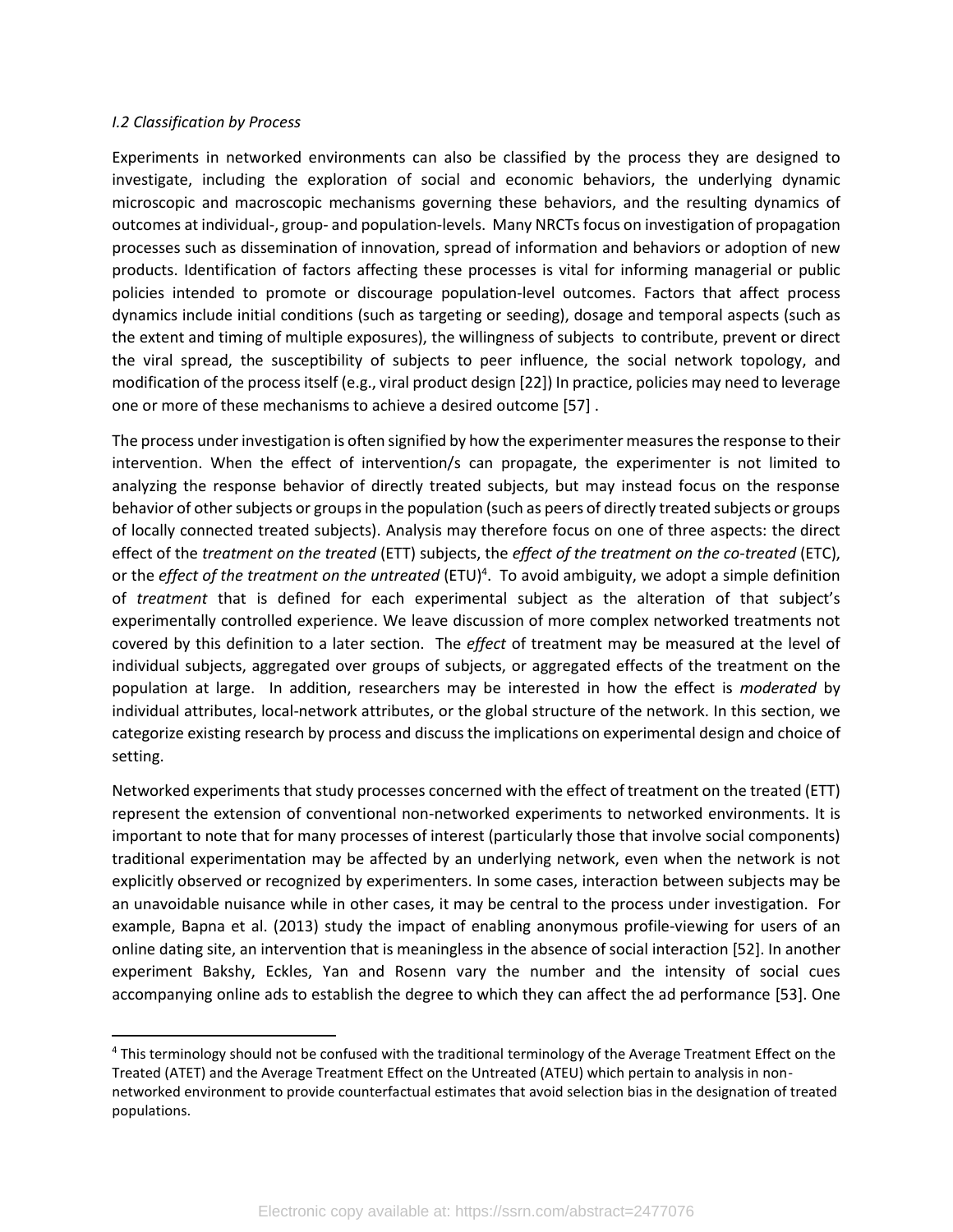distinct class of research questions that focus on ETT addresses subjects' response to population level social signals such as conformation to peer pressure. First identified with the now classical sociologist techniques in lab or small-scale field experiments conducted in the 1950s and 1960s by Asch, Milgram and others [58], [59], these phenomena can now be examined at scale. For example, in a sequence of experiments Salganik, Dodds and Watts study the impact of popularity-based content ordering on the propensity to consume cultural products (music) [38], [60]. In these experiments, the authors randomize perceived popularity of songs to distinguish the impact of popularity on subjects' decisions to consume music from that of song quality. The rising prevalence of ranking and rating mechanisms in virtually every domain make these types of experiments both theoretically and practically important. The sheer scale of the data can permit subtle inferences that require high sensitivity and provide enough resolution to understand the moderating effect of different personal and content attributes on consumption decisions. Depending on the setting and control available to experimenters, connectivity between subjects may allow for undesirable spillover effects (interference) that contaminate or bias inferences on ETT. The potential scale and the scope of networked experiments can facilitate inferences on the ETT that emerge as a result of feedback mechanisms (due to spillover effects). For example, individuals subject to treatment can indirectly influence others by contributing their manipulated opinion to population-level social signals. Spillover effects may effect both untreated and treated subjects (through feedback) resulting in herd-like phenomena that has the potential to sway collective (population-level) behavior, potentially in undesirable ways, leading to important implications for rating, ranking and collaborative feedback systems. This effect was demonstrated at scale by Muchnik, Taylor and Aral who show that minor manipulation of the perceived scores of user-generated comments guided consequent user votes and resulted in herding, significantly affecting the content's final score [61]. Subsequent research by Godinho de Matos et al (2014) found that manipulation of rank and population level social signals for Video on Demand titles yields only a short-lived effect on herding behaviors, emphasizing that such signals may be highly context dependent [62]. From the experiment design perspective, the feedback following the randomized manipulation of the content or its ranking may mingle the treatment with endogenous processes. In fact, due to the aggregation of the collective opinion into population level social signals, all but the first impression following the treatment are conditional on the response (or non-response) of the preceding subjects. We discuss detailed strategies to address the related interference issues in section II.

Networked experiments that study processes concerned with the effect of treatment on the co-treated (ETC) include processes that involve local network externalities. Understanding such processes is central to explaining the value of network goods, products or features and necessary for modelling of propagation of knowledge, rumors and information in general. The recent emergence of pervasive online social platforms enable experimentation on ETC-related processes that can yield relevant insights of value to both platform owners and academics. For example, recent work on network bucket testing extends A/B testing procedures to assess the ETC of social product features. Additionally, many platform sponsors assess social features through beta rollouts (e.g., gmail) that allow users to invite their peers to co-adopt, making inferences on ETC of high practical importance. For this reason, studies of ETC are often conducted in real-world settings, though the available controls of offline and online lab settings make them equally suitable to study co-treatment.

Processes concerned with the effect of treatment on the untreated (ETU) are the focus of the rapidly expanding field of research into contagious phenomena across multiple disciplines. Many recent randomized experiments conducted in networks examine contagion processes in the context of diffusion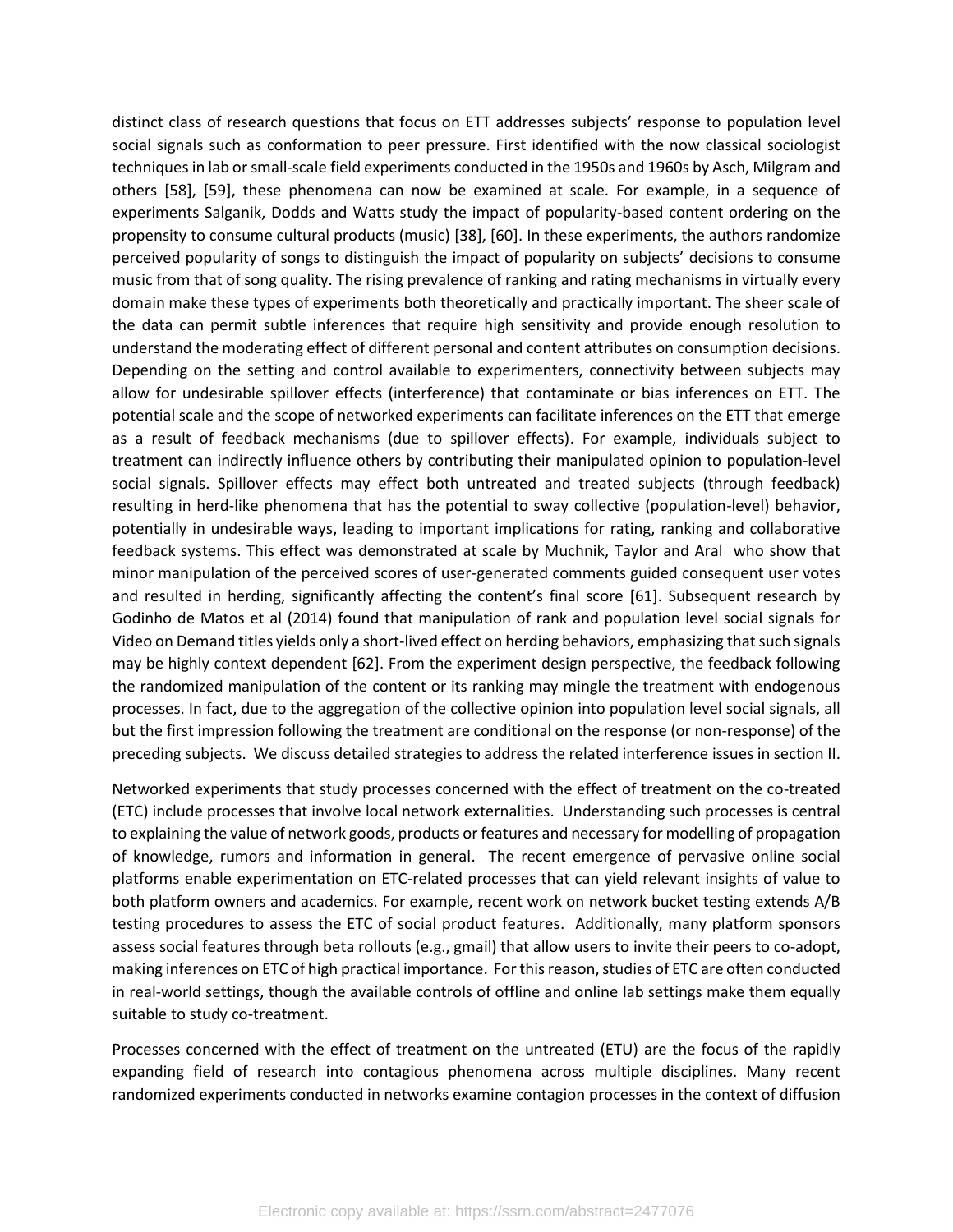of behaviors (e.g., voting [20] or health behavior [41] ), emotions [50], peer influence or product placement (seeding) [21], [63], [64] which aspire to inform polices aimed at the promotion or containment of contagions in social networks. These studies are designed to identify the impact of a variety of factors on contagious spreading. Several studies investigate the moderating effect of individual characteristics [52], dyadic properties [21], [53], [64] as well as the impact of attributes of a spreading product, norm or information [20], [22], [50] on diffusion processes on networks. Causal identification of factors that affect subject behavior can be achieved through exogenous manipulation of these factors, allowing researchers to distinguish causal impact from alternative explanations of correlated behavior such as homophily, assortative mixing and other endogenous confounds [65]-[67]. These experiments are based on selective application of treatments to focal subjects and observation of the response of their immediate or remote peers. Typical treatments include randomized gifting, variation of pricing or manipulation of product features. More sophisticated treatments focus on randomly controlling the interaction between individuals and their peers, aiming to test how peer influence is moderated by subject, peer and dyadic characteristics. For example, Aral and Walker test the moderating effects of individual and dyadic characteristics on word of mouth by issuing Facebook notifications to randomly chosen peers of experimental subjects [64]. Such networked treatments go beyond the definition of simple treatment that we have adopted here. We discuss these types of treatments in more detail in section III. Other *contagion* experiments examine the effect of local and large-scale network topology on diffusion of information and behaviors [32]–[34], [39] . The general goal of these studies is to detect the effect of network attributes (such as degree, clustering, correlation) on network diffusion processes and the effect they have on individual and collective behavior such as convergence to consensus [34], [39], a collaborative solution to network coloring problems [32], [33], and the spread of health-related behaviors [41]–[43]. Experiments on contagion processes may constrain the choice of experimental setting. For instance, exogenous manipulation of local or global social network structures requires a setting where tight control over individuals' connections is possible. Such control can be achieved in offline or online laboratory settings where the experimenter has full control over connections and/or information visibility, but may be less feasible in real-world settings where connections emerge organically and cannot be exogenously manipulated<sup>5</sup> [32]–[34], [39], [41], [42]. On the other hand, studies that examine the (potentially subtle) impact of individual attributes on contagions typically require rich datasets at large scales that cover the wide spectrum of attributes. Such studies are therefore best suited to settings that enable large scale experimentation where data is readily available, as is the case for real world field experiments conducted on online platforms.

## *II. Impact of Connectivity on Randomized Trial Design*

 $\overline{\phantom{a}}$ 

The consequence of connectivity on inference in randomized trials is best understood by examining the Rubin Causal Model, which presents a fundamental approach to drawing causal statistical inferences from randomized experiments. A chief assumption of this approach is the Stable Unit Treatment Value Assumption (SUTVA) which demands that the observed outcome on one unit (subject) should not depend upon treatment assignments to other units (subjects) [68], [69]. When the effect of treatment can

<sup>&</sup>lt;sup>5</sup> We note that online lab settings and real-world online settings that utilize platform features may effectively alter network structures exogenously by disabling certain types of interactions, rendering these settings suitable for studies aimed at inferring the impact of local or global network structures on contagion dynamics.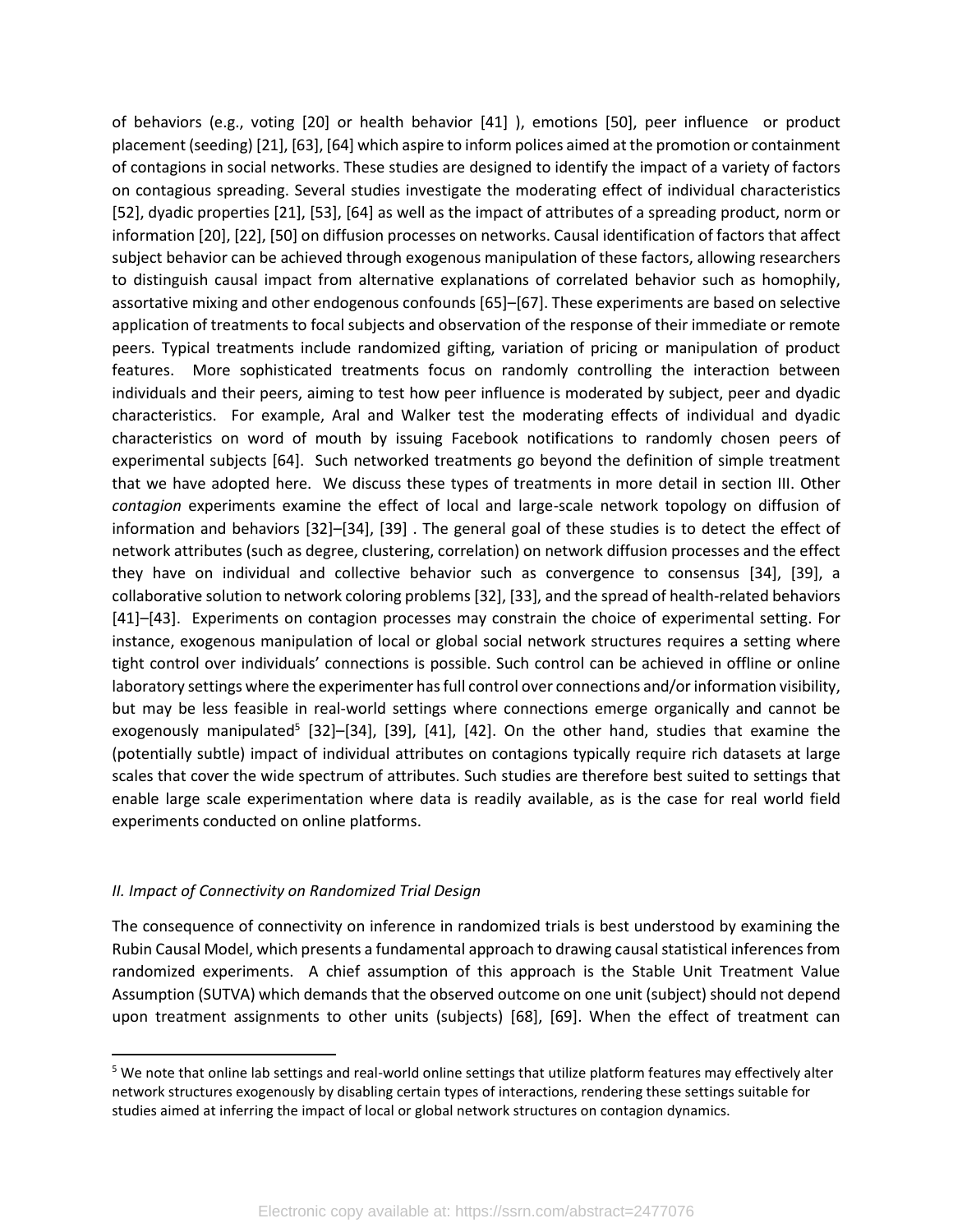propagate, this assumption is violated and the standard machinery of statistical inference from randomized trials must be re-evaluated. In some cases, where propagation of treatment effects are well understood, the SUTVA can be re-established by redefining treatment to multiple treatment specifications that include indirect spillovers. However, in the highly connected environments in which we are interested (and particularly where the nature of treatment propagation is unknown), simple respecification of treatment to rescue the SUTVA is not feasible.

In recent work, Manski (2013) has taken the first steps toward building a theory of identification in the presence of interference by extending the SUTVA from the classical assumption of non-interacting units, which he refers to as the assumption of Individualistic Treatment Response (ITR), to define multiple classes of assumptions based on the nature of interaction (or lack of interaction) between units. For example, he defines the assumption of Constant Treatment Response (CTR) as the case when each individual in the experimental population has some reference group (of other units or subjects) for which his or her outcome remains constant when treatment varies beyond his or her reference group. He further relates these assumptions to models of endogeneous interactions through systems of simultaneous equations that connect treatment and outcomes of all individuals in the population to the outcome of any particular individual. These considerations lead to restrictions on when inference from observed outcomes can be point-identified and, importantly, how this relates to treatment designation [70].

Practical strategies to account for connectivity in randomized trials are currently an active topic of research and fall into two general categories: *inference* strategies and *design* strategies [64]. The former strategies address interference after an experiment has been conducted, during the inference or analysis phase, while the latter strategies address the potential for interference prior to experimentation by modifying aspects of the design of randomized trials, such as treatment assignment procedures, to minimize interference.

To clarify our discussion of these strategies, we introduce some terminology to describe treatment and exposure to treatment. For the purposes of simplicity we assume for now that experimental treatments apply directly to individuals (or units) in the population and leave complex treatment types that may include simultaneous experimental controls on individuals, their peers and the nature of their interaction/s, for subsequent discussion. We also assume, for simplicity of discussion, that treatments are temporally static, assigned prior to the experimental period and consist of only one kind of treatment (i.e., *treatment* or *control*; though these definitions may easily be extended to the case of multiple treatment types). We define direct treatment as the alteration of each individual's experimentally controlled experience throughout the course of the experiment, as specified by the *direct treatment* vector,  $T_i^{dir}$ , where i indexes experimental subjects. This follows the conventional usage of the term *treatment* in traditional RCTs and its assignment is directly controlled by the experimenter. In contrast to direct treatment, we define indirect treatment as the experience induced on peers of directly treated users (through their direct connection or through one or more pathways of multiple connections in the network) as a consequence of direct treatment, as specified by the *indirect treatment* vector,  $T^{ind}_{ik}$ . Unlike direct treatment, indirect treatment is not exogenously assigned, but arises instead from both direct assignment, the (often endogeneous) network itself, and the (often endogeneous and unknown) dynamics of propagation of the *impact* of direct treatment. The subscript k is included to enumerate the multiple types of indirect treatment that arise through exposure even given our assumption of one kind of direct treatment. For example, one type of indirect treatment may be defined as having one and only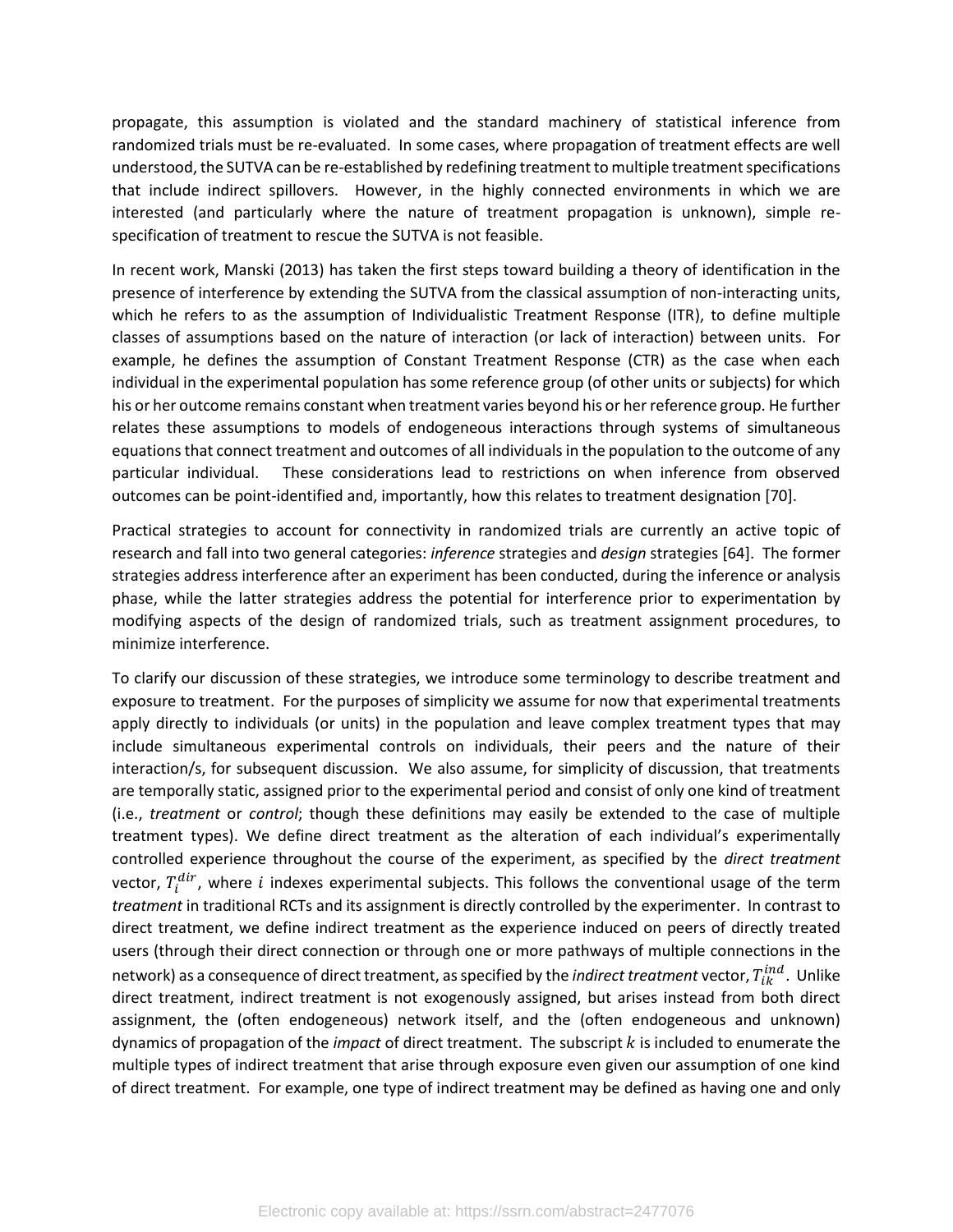one treated neighbor (regardless of treatment assignments at larger network distances from the subject); another type may be defined as having two treated neighbors who are not connected to one another (regardless of treatment assignments at larger network distances from the subject). As these examples suggest, the multiplicity of indirect treatment types depends on assumptions about exposure and propagation. As a consequence, indirect treatment may also be time dependent. For completeness, we also define the total effective treatment as the combination of both direct and indirect treatment,  $T^{tot}_{ik}$ .

## *II.1 Inference Strategies*

Inference strategies attempt to remove or reduce bias and/or variance from estimates that identify the impact of treatment in connected settings and typically assume a specified vector of treatments. Inference strategies are distinguished by the type of estimation strategy, from the fundamental estimate of the average impact of treatment (ATE) to more sophisticated modeling techniques.

In some recent work, researchers have developed methodologies to partially account for statistical interference in NRCTs (Networked Randomized Controlled Trials) through modified average treatment effect (ATE) estimators with reduced bias [71], [72]. In these methodologies, an exposure model is assumed and employed to enumerate multiple total treatment types,  $T^{tot}_{ik}$  . A modified Horvitz-Thompson or Hajek estimator is then constructed that accounts for the bias introduced by the propensity to receive any of the total effective treatment types. The multiplicity of the total effective treatments is determined by assumptions of the exposure model. For example, for an exposure model that assumes propagation to fall to zero beyond one network link, all individuals with no treated neighbors will have a total effective treatment equal to their direct treatment, regardless of the treatment status of peers at network distance greater than one. However, it is clear that for arbitrary exposure models (where the propagation of the treatment effect may not fall sharply with increasing network distance), estimating the causal impact of the treatment becomes severely limited, as the number of potential indirect treatments (K) becomes increasingly large relative to the size of the experimental population. Coppock and Sircar (2013) summarize this difficulty succinctly:

"The basic difficulty inherent in design of experiments facing interference between units is that it reduces power. If units are exposed to complex spillovers, the outcomes revealed by those units are not useful for the estimation of any quantities of interest."[73]

Nonetheless, modified estimator approaches may be particularly fruitful when strong assumptions of limited propagation apply or when the experimenter can exert strict control over propagation. However, when knowledge of the propagation (and hence exposure) is unknown, practitioners must turn to empirical evidence to first adjudicate between multiple potential exposure models. It is important to note that the statistical interference methods discussed above are not designed to discriminate between different exposure models. This highlights a critical challenge in analysis of networked experimentation in novel contexts: researchers must simultaneously estimate both the *treatment impact* and the *nature of exposure dynamics*.

Other inference strategies go beyond modification of estimates of the average treatment effect (ATE) impact and incorporate constraints on inference in more sophisticated approaches to model treatment impact. Modeling in NRCTs has three primary advantages over ATE estimation. First, use of models that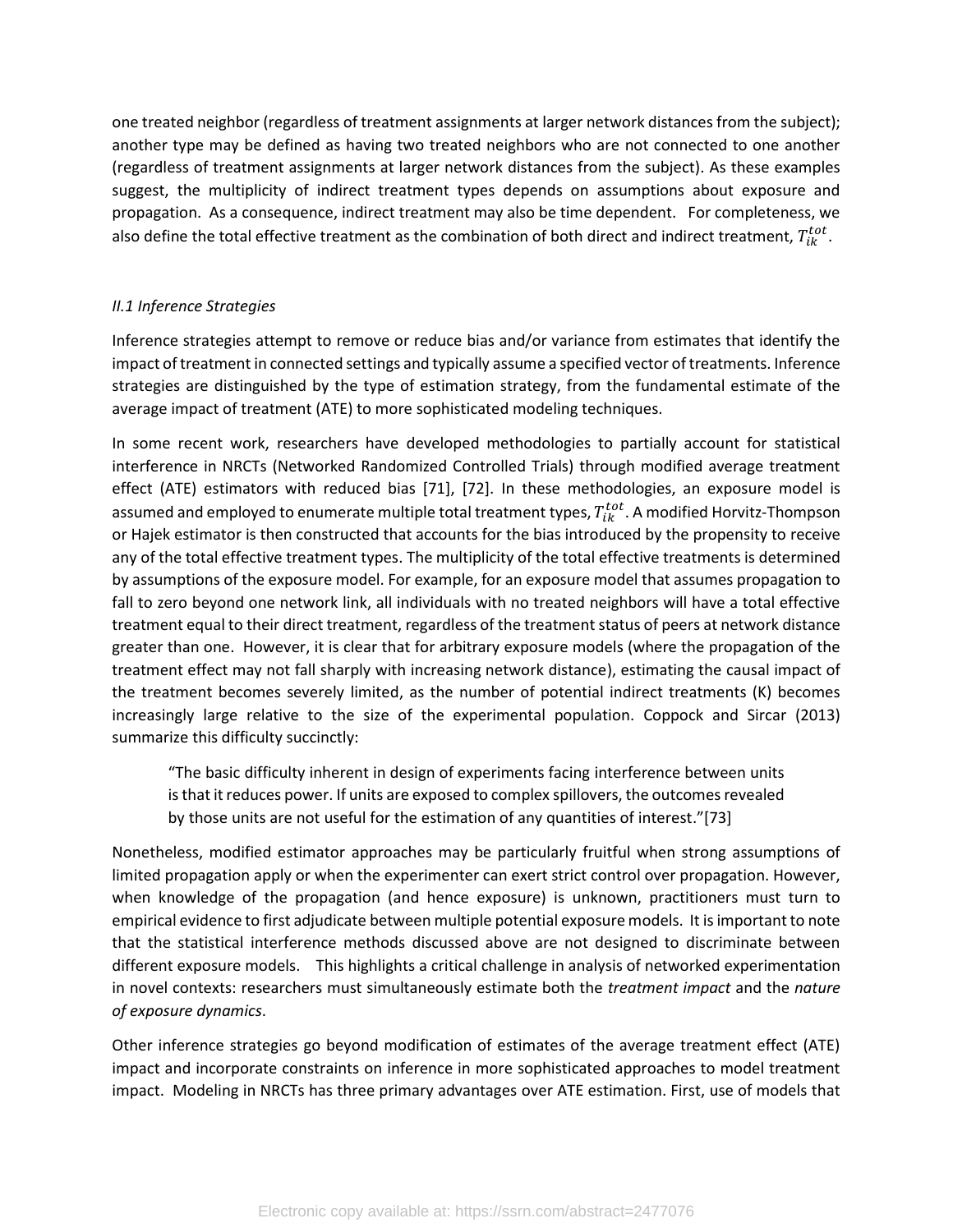incorporate interactions of characteristics or attributes with both direct and indirect treatment allow inferences surrounding the heterogeneity of treatment impact. Such inference can be used to understand and predict how different subpopulations would respond to treatment<sup>6</sup>. This is particularly important from the standpoint of personalized policy development. While true assessment of the efficacy of personalized policies should be verified by evaluating interventions specifically designed to affect targeted subpopulations, inferences on heterogeneous treatment impact can act as a guide to develop personalized policies by identifying subpopulations (from the wide range of possibilities) for which treatment impacts significantly differ. Second, modeling permits identification of moderators of treatment impact *ceteris paribus*, allowing researchers to partially disentangle the treatment impact of correlated characteristics, provided there is significant diversity in subject populations. Third, modeling strategies allow researchers to employ tools such as censoring, stratification, and matching to estimate the impact of indirect treatment on individuals who have received different exposures relative to those in appropriate reference groups that have not. In models that employ duration analysis, censoring techniques can be used to censor outcomes of users only after they are exposed to complex indirect exposures. This technique allows researchers to reduce bias in estimates of treatment impact while both retaining the maximal amount of outcome data in their analysis and correctly parameterizing their ignorance regarding what might have happened had complex indirect exposure not occurred. For example, Aral and Walker (2011) employ censoring in hazard models to exclude subject outcomes from analysis only after they have been indirectly exposed to multiple treated peers (with potentially different treatments) [22]. Unlike the modifications to ATE estimators discussed above, censoring techniques do not require complete specification of an exposure model, but instead assert limiting assumptions regarding exposure in exchange for both a loss of statistical power for censored observations and the inability to estimate the impact of some complex exposures. This is an important tradeoff. Stratification (in non-duration modeling) and dynamic risk group assignment (in duration modeling) further allow researchers to partition subjects according to different indirect exposures they may have received and separately estimate the impact of these indirect exposure on subject outcomes. Stratification on indirect exposure types are also subject to assumptions regarding the nature of exposure (as indirect exposure types must be specified prior to stratification), but also do not require a complete specification of the exposure model. Instead, complex exposure types excluded from any strata or risk group are effectively censored (in duration models) or truncated (in non-duration models), sharing the associated tradeoffs with censoring discussed above. Importantly, because indirect exposure is endogenously determined (by the natural connectivity of the network and in some NRCTs potentially also by endogenous propagation of the treatment), concerns of generalizability apply. Specifically, populations receiving different types of indirect exposure to treatment may be fundamentally different (in terms of observable and unobservable/latent characteristics) from the representative population at large. Researchers employing these techniques should therefore take care in generalizing inferences on the impact of complex indirect exposures to situations that would not arise organically (such as policies that exogenously determine complex indirect exposures). Matching techniques generally may be employed to establish appropriate reference groups and specifically to control for the propensity to receiving a particular type of indirect exposure to treatment and to balance the makeup of direct or indirectly treated populations relative to controls. Matching on propensity to receive a type of indirect treatment is comparable to the modifications to ATE estimators discussed above, but matching techniques can be generalized to

 $6$  Recent work on analyzing heterogeneous treatment effects with dependent data provide a variety of bootstrap methods to properly handle uncertainty [85].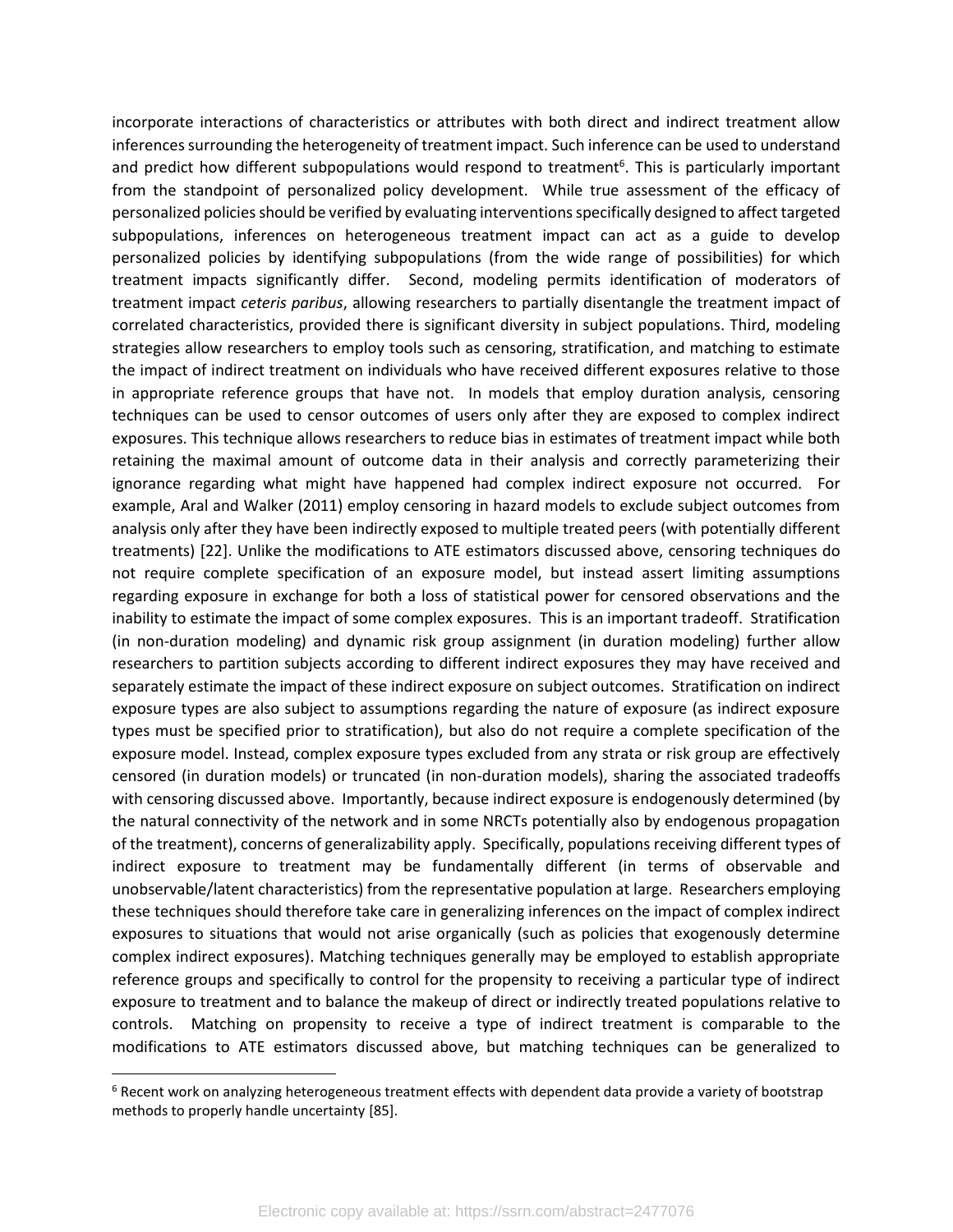simultaneously account for both propensity to be exposed and endogeneous variations in the makeup of subpopulations that receive different types of direct and indirect exposure. It is important to note that relative to fundamental ATE approaches, modeling approaches may often involve strong assumptions regarding the mechanism of treatment response. For this reason researchers must establish that these assumptions are theoretically grounded and reasonable through empirical validation and ensure that the robustness of inferences to model specification are thoroughly explored.

## *II.2 Design Strategies*

 $\overline{a}$ 

In contrast to inference strategies, design strategies alter aspects of the design of the experiment itself in order to constrain the manner of interference between subjects. Typically design strategies involve rearranging assignment of treatment to subjects in a manner that incorporates information on network connectivity. Existing design strategies fall into two categories: treatment clustering strategies and treatment separating strategies. Treatment clustering strategies seek to closely approximate the counterfactual conditions in which the entire network is exposed to either treatment or control by assigning subjects in well-defined local sub-networks the same treatment. In contrast, treatment separating strategies seek to assign treatments to experimental subjects that are well-separated from one another in network distance in order to minimize interference. Existing design strategies to deal with interference also differ by whether they are appropriate for making unbiased inferences on the effect of treatment on the treated (ETT), co-treated (ETC), or untreated (ETU) members of the populations and the extent to which they are suitable for empirically inferring (rather than assuming) exposure dynamics.

Treatment clustering strategies relate treatment designation to the natural structure of the network in terms of clusters, components and communities<sup>7</sup>. These strategies stem from attempts to extend A/B testing to networked environments where treatment is oriented around enabling new features or products in social network platforms that exhibit strong local network externalities. For example, the evaluation of a new social messaging feature would be inaccurate if the feature was not simultaneously available to individuals and their direct network peers with whom they would typically communicate. Treatment clustering strategies use (a variety of) algorithms to assign the same treatment to clusters of well-connected nodes[17], [74]. Ugander et al. (2013) use the terminology "network exposed" to describe the condition under which an individual and some sufficient number or fraction of his or her peers have received the same (direct) experimental treatment. They show that, using their technique of *graph cluster randomization*, an efficient dynamic program can used to exactly calculate the probability that each individual in the network is network exposed. When an exposure model is specified, these probabilities can be used in modified ATE estimators to reduce bias. Moreover, they also show that under the right conditions, graph cluster randomization can significantly reduce ATE estimator variance [75]. Airoldi et al. (2013) also consider a Simple Sequential Randomization algorithm that clusters direct treatments in local networks as well as an Insulated Neighbor Randomization algorithm that relaxes treatment conditions to partial neighborhoods to yield a higher probability of valid causal estimates where treatments are matched with counterfactual controls [76]. In subsequent work, Eckles et al. (2014) point out that many

 $7$  Clusters are subgraphs into which an overall network is partitioned according to some clustering rule.

Components are sets of nodes that are connected to one another via network paths of any length. Communities in networks are defined as sets of nodes which are well connected to one another and relatively sparsely connected to other nodes in the population.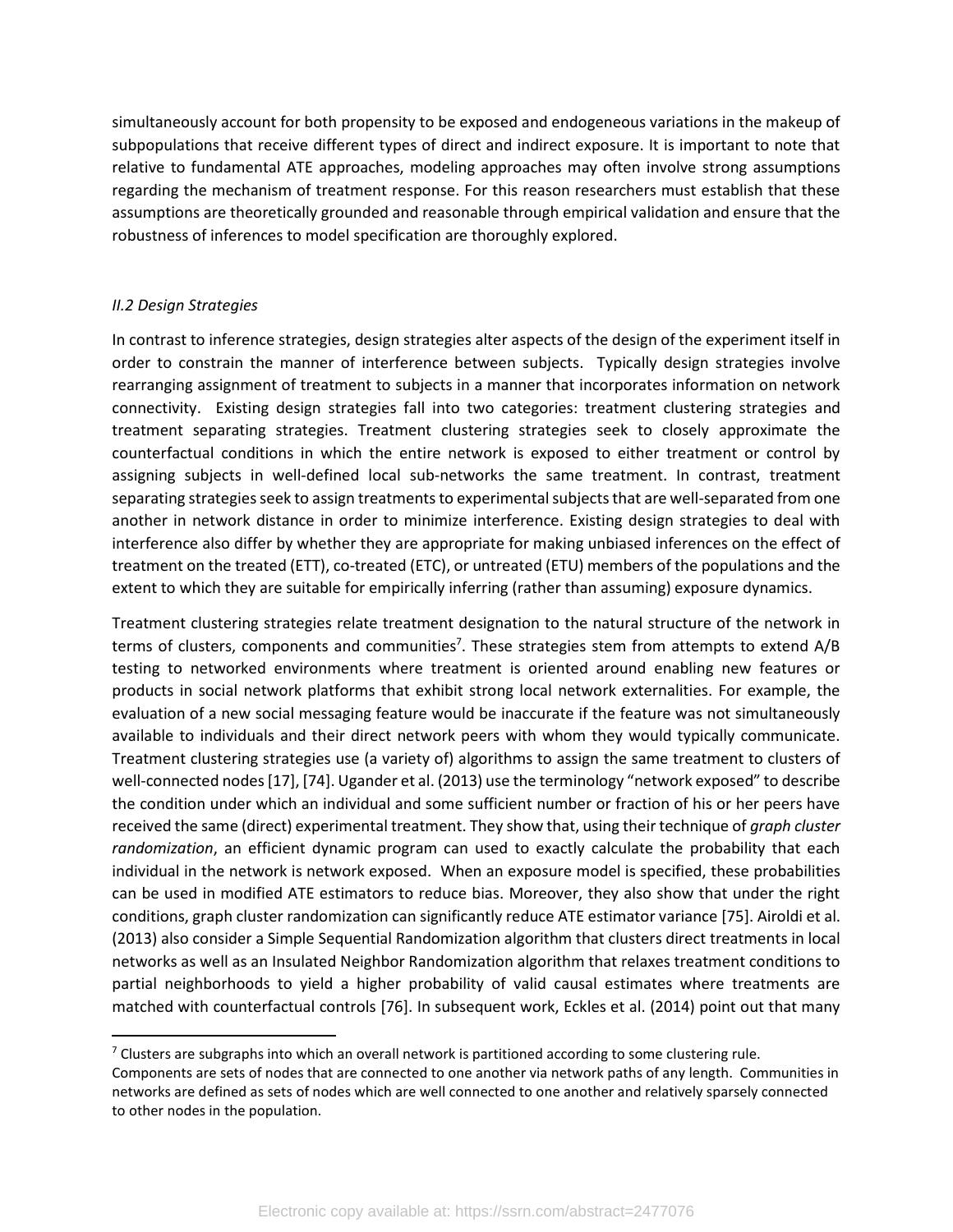tractable exposure models do not realistically account for the role of peer effects in mediating exposure. Instead, they consider dynamic outcome generating processes in discrete time for which a subject's response at time  $t$  depends upon their own direct treatment, as well as the direct treatment and behavior of their peers at time  $t - 1$ . Outcome generating processes go beyond specification of exposure alone and specify a mechanism by which responses are induced by direct and indirect treatment. They employ graph cluster randomization on several artificial models of networks assuming fractional neighborhood treatment response (FNTR) in which a subject is assigned the treatment condition of a specified fraction of their peers. Subjects without a sufficient fraction of peers assigned to treatment or control conditions are excluded from analysis. Using simulations of outcome generating processes on artificial network models, they show that in the presence of peer effects that mediate exposure, graph clustering randomization can reduce bias in modified ATE estimators with comparably small increases in estimator variance when the network itself exhibits sufficient clustering [72]. Thomas and Finegold (2013) employ a form of indirect treatment clustering. They consider random treatment assignment and use a pseudorandomized trial (where mock treatment designation does not alter user experience whatsoever) to demonstrate that simple t-tests on the impact of indirect treatment (ETU) spuriously bias p-values towards zero. They implicitly assume exposure does not extend beyond a network distance of one and consider permuting direct treatment assignment so that all peers of directly treated subjects have the same unequivocal indirect treatment designation. They show that clustering of indirect treatments restores uniform p-value distributions for t-tests on the impact of indirect treatment, as would be expected given the mock nature of the treatment [77]. As the above discussion should make clear, treatment clustering strategies can reduce bias and variance in inferences on ETC. However, these strategies necessarily reduce heterogeneity in types of indirect exposure, making them less suitable for inferences on the effect of the treatment on the untreated (ETU), including the ability to empirically evaluate the dynamics of contagious phenomena, such as how multiple indirect exposures add together or how exposure decays over social distance. In some cases, *indirect* treatment clustering strategies may be appropriate for inferring the effect of treatment on the untreated (ETU), when exposure does not extend beyond a network distance of one. Importantly, treatment clustering strategies may yield unbalanced assignment of nodes to treatment conditions in terms of individual-level or network characteristics of subjects (such as degree). Specifically, Ugander et al. (2013) point out that subjects with high network degree are less likely to be assigned to extreme definitions of co-treatment (e.g., an effective treatment where most or all of a subject's peers have the same treatment) [75]. Likewise, Thomas and Finegold (2013), who primarily focus on the impact of indirect treatment, discuss concerns of selection bias for indirectly treated subjects in terms of bias in the distributions of individual characteristics (that may arise from e.g., homophily), and network characteristics (such as degree), that arise as a consequence of designating treatment either randomly or with treatment clustering strategies. While reweighting designation of direct treatment can alleviate selection bias on indirectly treated subpopulations, it necessarily induces selection bias in the directly treated subpopulations, as they point out [77]. One promising approach to address concerns of balance is presented in the recent work on by Nishimura and Ugander on graph partitioning [78].

Treatment separating strategies attempt to reduce interference between subjects by constraining direct treatment assignment to subjects that are well separated from one another. Coppock and Sircar (2013)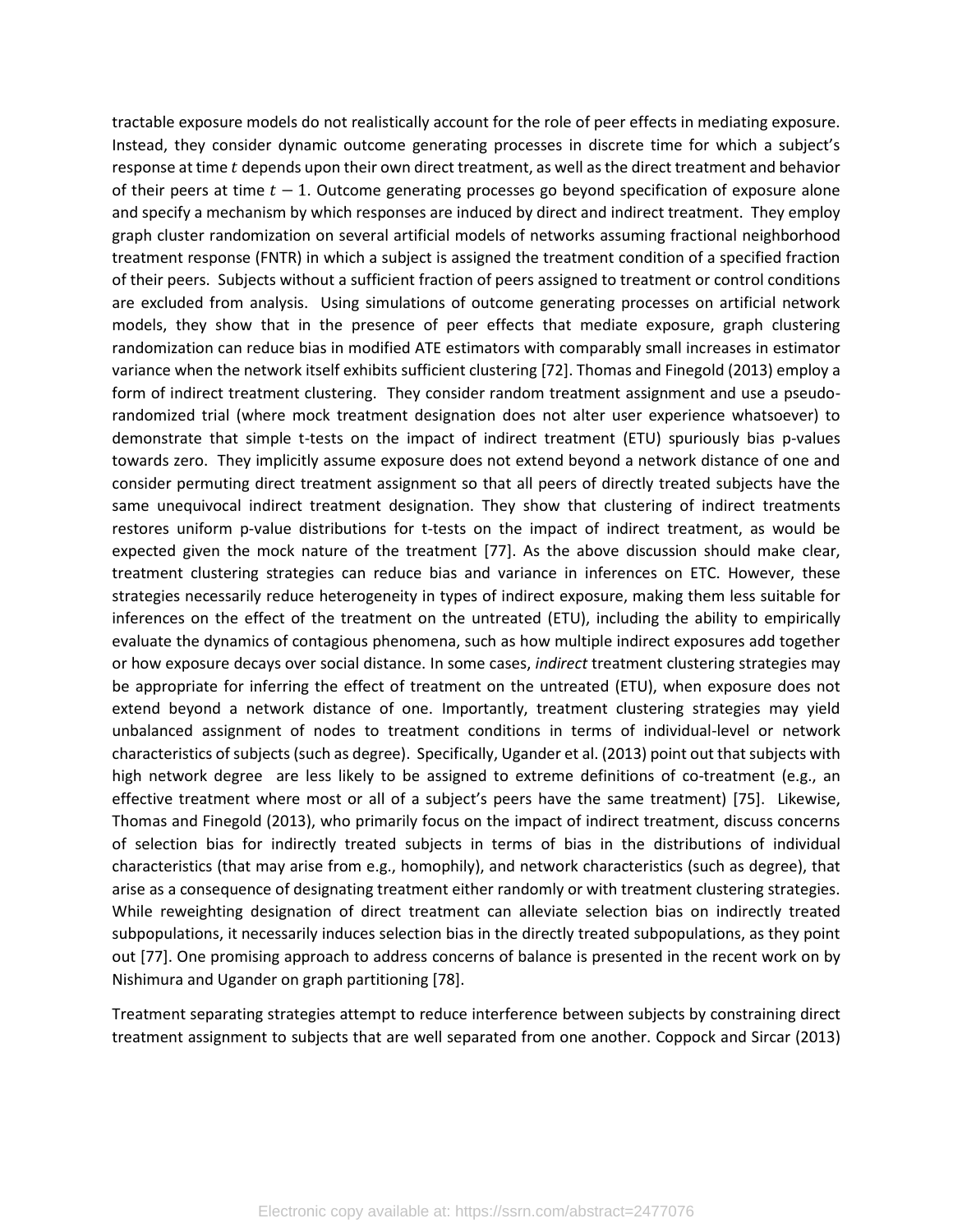define the SUTVA degree ( $\lambda$ ) as the network distance beyond which spillover does not occur<sup>8</sup>. In this methodology, well-defined direct and indirect treatment types on which the experimenter would like to make inferences are specified in advance and all other (complex) exposures to treatment are minimized through a two-stage random direct treatment assignment algorithm that incorporates the assumption of the SUTVA degree. Modifications of the direct treatment assignment algorithm can be performed to permit inferences on the dynamics of contagious phenomena such as how indirect exposures to treatment add together or decay over social network distance. Analysis procedures may also employ modified estimators or other modeling techniques that adjust for the propensity to receive an indirect treatment [73]. Consequently, treatment separating strategies are ideal for estimating the effect of the treatment on the untreated (ETU). Because this strategy primarily seeks to separate treated subjects from one another in network distance, it is less appropriate for inferring the effect of the treatment on the cotreated (ETC) when a substantial number of co-treatments amongst directly connected individuals is desired. It is important to note that the assumption of a SUTVA degree excludes cases when maximal spillover distance can depend on the number of indirect exposures. For example, in complex contagion scenarios, a subject may be more likely to be affected by multiple directly treated peers at distance  $\lambda + 1$ than by a single peer at the same distance. Post-hoc inferences on how exposure adds and decays over social network distance (within the SUTVA distance) obtained from treatment separating approaches can be examined to evaluate whether this is a concern. Practitioners may wish to modify the direct treatment assignment algorithm to reduce multiple exposures at the cost of reducing treated population sizes and statistical power. Just as treatment clustering schemes may induce selection bias in individual-level or network-level characteristics of directly or indirectly treated populations as a consequence of clustering, treatment separating schemes may also induce a similar selection bias. The algorithmic removal of subjects within a distance  $\lambda$  from treated and indirectly treated subjects from consideration to receive a direct treatment could impact the balance of treated and indirectly treated subpopulations in terms of individual and network-level characteristics. The presence of homophily on individual-level characteristics in a variety of real-world networks emphasizes this concern. As such, care should be taken to ensure that directly and indirectly treated subpopulations are balanced with respect to one another and any reference groups. When this is not the case, the two stage random direct treatment assignment algorithm can be modified to reassert balance.

Interestingly, both treatment clustering and treatment separating strategies require assumptions about exposure distance introduced through the choice of the cluster size in the former case, or through the specification of SUTVA degree in the latter. When empirical evidence is unavailable to inform these decisions, practitioners may employ combinatorial designs to vary cluster sizes in treatment clustering strategies or to empirically infer decay of exposure across social distance in treatment separating strategies. In many circumstances, quasi-experiments that apply matching to observational data may act as a useful guide to inform experimental design surrounding exposure assumptions and the requisite statistical power necessary to infer significant effects [63], [66], [79]. In addition, both treatment clustering and treatment separating strategies assume that the network structure is known. While unbiased sampling can be achieved through a variety of means, e.g., [80], [81], it may not always be feasible. When only partial information on network structure is available, adaption of the strategies

<sup>&</sup>lt;sup>8</sup> The definition of SUTVA distance is closely related to the concept of r-nets in metric spaces, which is discussed by Ugander et al. (2013)[75].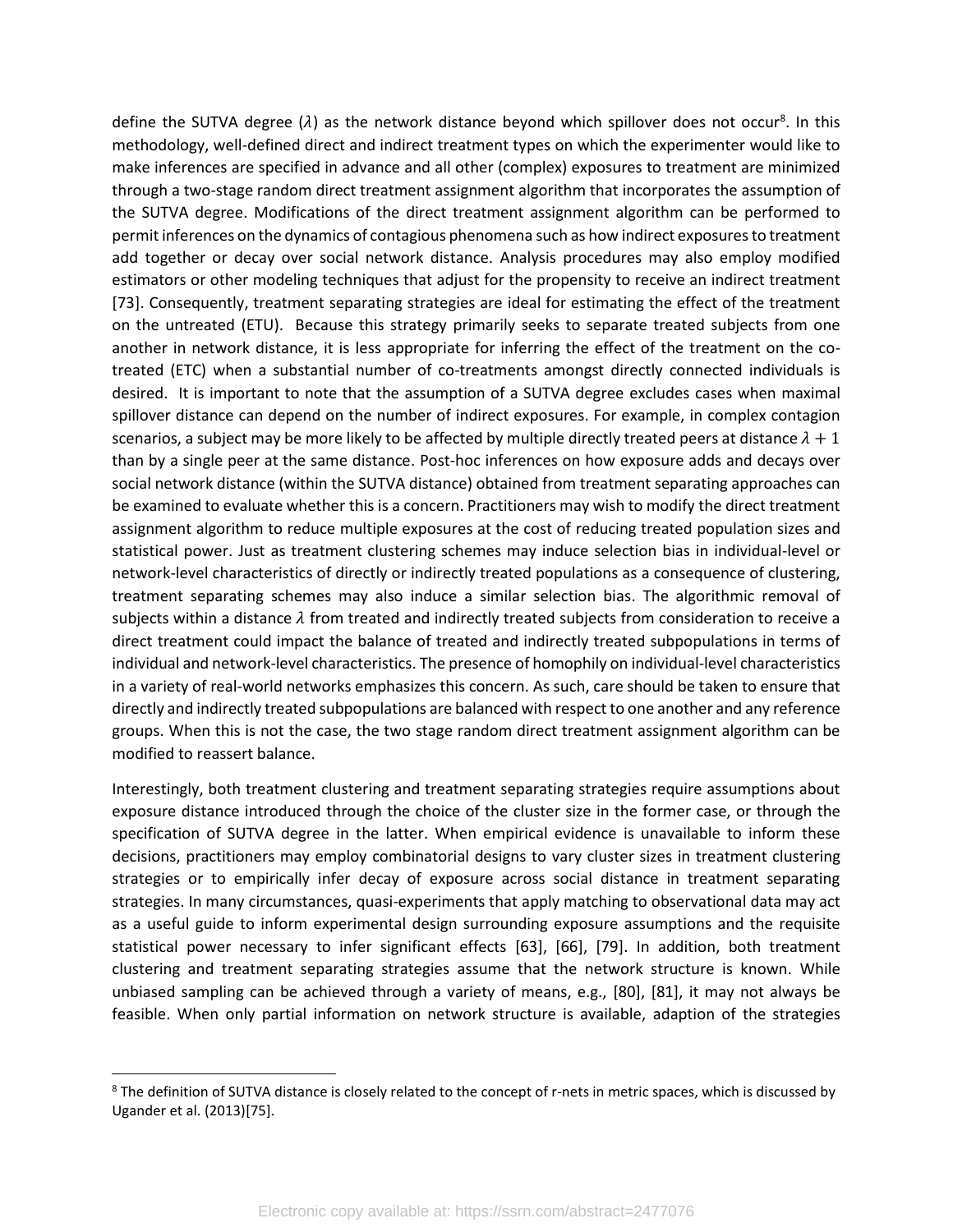presented here in combination with network sampling techniques may be required. This is another avenue for potential future research.

#### *III. Networked Treatments*

The natural connectivity of our world does not only present a challenge to the conventional paradigm of experimental design, but also reveals opportunities to leverage connectivity through the creation of novel treatment mechanisms that incorporate both experimental subjects and the connections between them. Where simple treatments are defined as those that are applied to and alter an individual subject's experience, networked treatments involve interventions that may alter how connected subjects interact with one another, encourage or incentivize a subject to promote or influence the actions of one or more peers in a particular way, affect shared experiences and interactions between groups of subjects, or even encourage the formation of new connections between subjects. Such networked treatments are in part made possible by the emergence of online social networking platforms and other digital social environments that permit firm-mediation of social interactions to both platform owners and to other researchers through APIs [49], allowing for varying degrees of experimental control along the *channel* of social interaction [55], [82]. Networked treatments also enable experiments that can act as important test beds for emerging social policies aimed at producing or altering population-level change. Categories of networked treatments include *peer-oriented incentive schemes, communication altering schemes, subject-grouping schemes,* and *network topology manipulation schemes. Peer-oriented incentive schemes* reward subjects when their peers take a particular action such as purchasing a product or service [83], making certain choices [34], [39], spreading a particular piece of content or message (such as encouragement to have a flu shot or get an HIV test), or encouraging referral chains [84] that yield desired outcomes (such as a solution to a crowd-sourced problem). *Communication-altering schemes* may send automated referrals from a subject to their peer [22], randomize the target of automated messages from a subject to randomly chosen subsets of their peers[21], or even block or moderate information exchange between subjects [50], [83]. *Subject-grouping schemes* may randomly designate experimental subjects to social environments (such as pairing participants with online health buddies [41]–[43] or designating subjects to online study groups in MOOCs) contingent upon subject or environmental characteristics. *Network topology manipulation schemes* are designed to test the implications of network topology for social computation processes such as collaborative problem solving of competitive games [32]–[34], [39], [45]. Depending on type, instantiation and context, networked treatments may either remain susceptible to or circumvent interference effects. Future research should evaluate when and to what extent emerging design and inference strategies to address interference can be extended to networked treatments or whether new strategies are required.

## *IV. Conclusion/Discussion*

The increasing prevalence of networked environments and the natural connectivity of our world presents both challenges to existing design and analysis methods for randomized trials and opportunities to conduct novel experiments involving networked treatments. It is likely that large-scale experimentation in social networks will lead to significant advances in the social sciences, just as conventional randomized controlled trials advanced medicine in the second half of the 20<sup>th</sup> century. However, just as the widening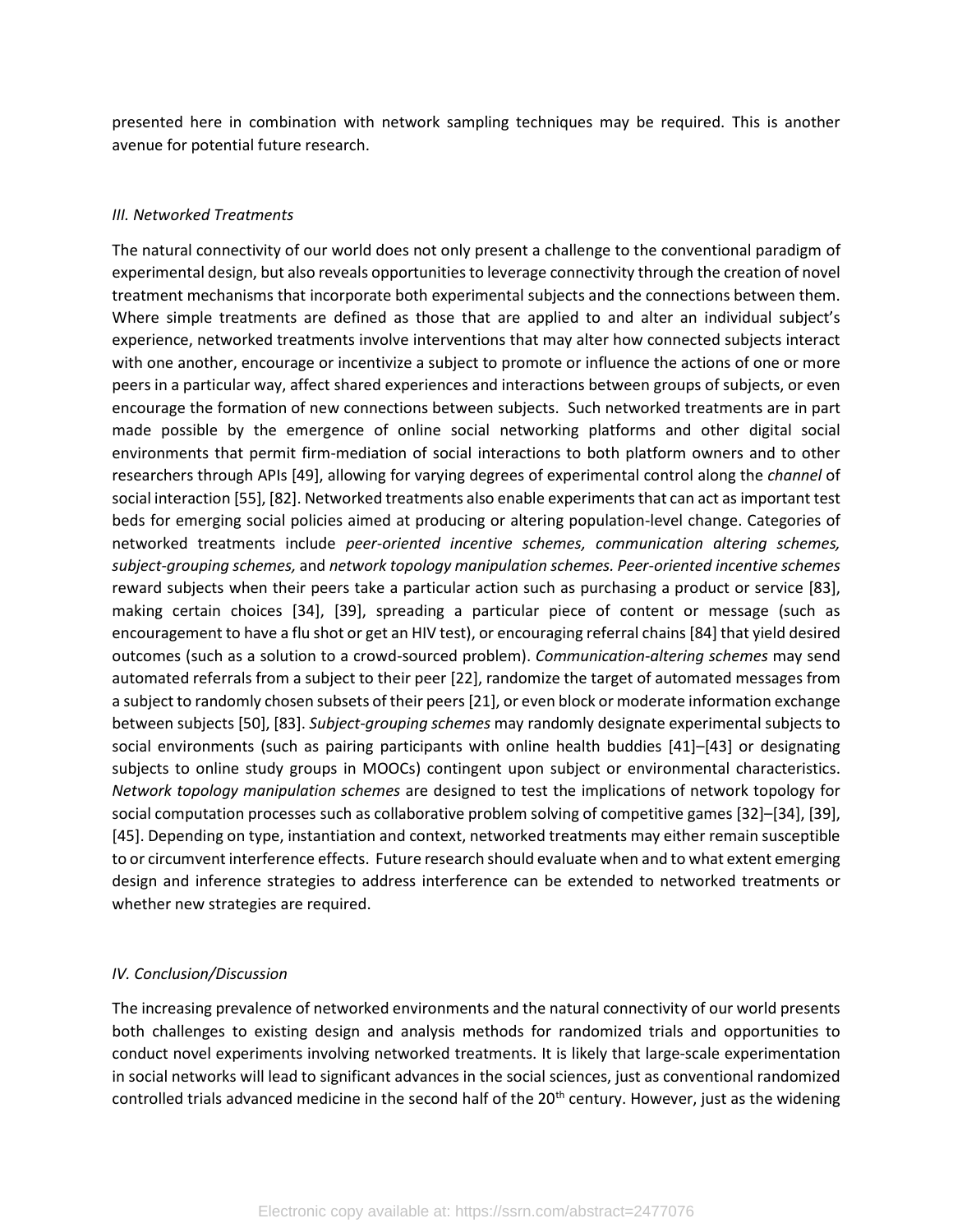use of RCTs in medicine, psychology and other domains necessitated the development of specialized methodologies and analysis techniques, the emergence of NRCTs introduces a number of new challenges, issues and concerns. While we have systematically reviewed emerging approaches to address these topics, the study of the implications of setting, process and connectivity on design and analysis of networked randomized trials is still very much in its infancy. Well-designed networked treatments and other novel approaches to the mechanism of randomization [64] may circumvent many of the issues discussed here. Future research employing networked treatment designs should thoroughly consider issues of inference in the presence of interference. More generally, practitioners conducting NRCTs should evaluate the suitability of the design and analysis strategies outlined here to their particular context. The dual challenge of estimating both the impact of experimental interventions that can propagate and the dynamics of propagation itself may call for the development of concurrent design strategies that allow for simultaneous empirical inferences on the former and the latter. The development of analysis techniques that can discriminate between multiple models of propagation or outcome generating processes is also an important avenue for future research.

#### **Acknowledgements**

We would like to thank Johan Ugander and the anonymous reviewer for their insightful comments and discussion.

# Bibliography

- [1] V. Mayer-Schönberger and K. Cukier, *Big Data: A Revolution That Will Transform How We Live, Work, and Think*, 1 edition. Eamon Dolan/Houghton Mifflin Harcourt, 2013, p. 256.
- [2] F. Provost and T. Fawcett, *Data Science for Business*. O'Reilly Media, 2013, p. 414.
- [3] M. A. Hamburg and F. S. Collins, "The Path to Personalized Medicine," *N Engl J Med*, vol. 363, pp. 301–304, 2010.
- [4] T. B. Murdoch and A. S. Detsky, "The inevitable application of big data to health care.," *JAMA*, vol. 309, no. 13, pp. 1351–2, Apr. 2013.
- [5] P. B. Jensen, L. J. Jensen, and S. Brunak, "Mining electronic health records: towards better research applications and clinical care.," *Nat. Rev. Genet.*, vol. 13, no. 6, pp. 395–405, Jun. 2012.
- [6] P. Brusilovsky, A. Kobsa, and W. Nejdl, *The adaptive web: methods and strategies of web personalization*. Springer, 2007, p. 766.
- [7] H. Chen and V. C. Storey, "Business Intelligence and Analytics: From Big Data to Big Impact," *MIS Q.*, vol. 36, no. 4, pp. 1165–1188, 2012.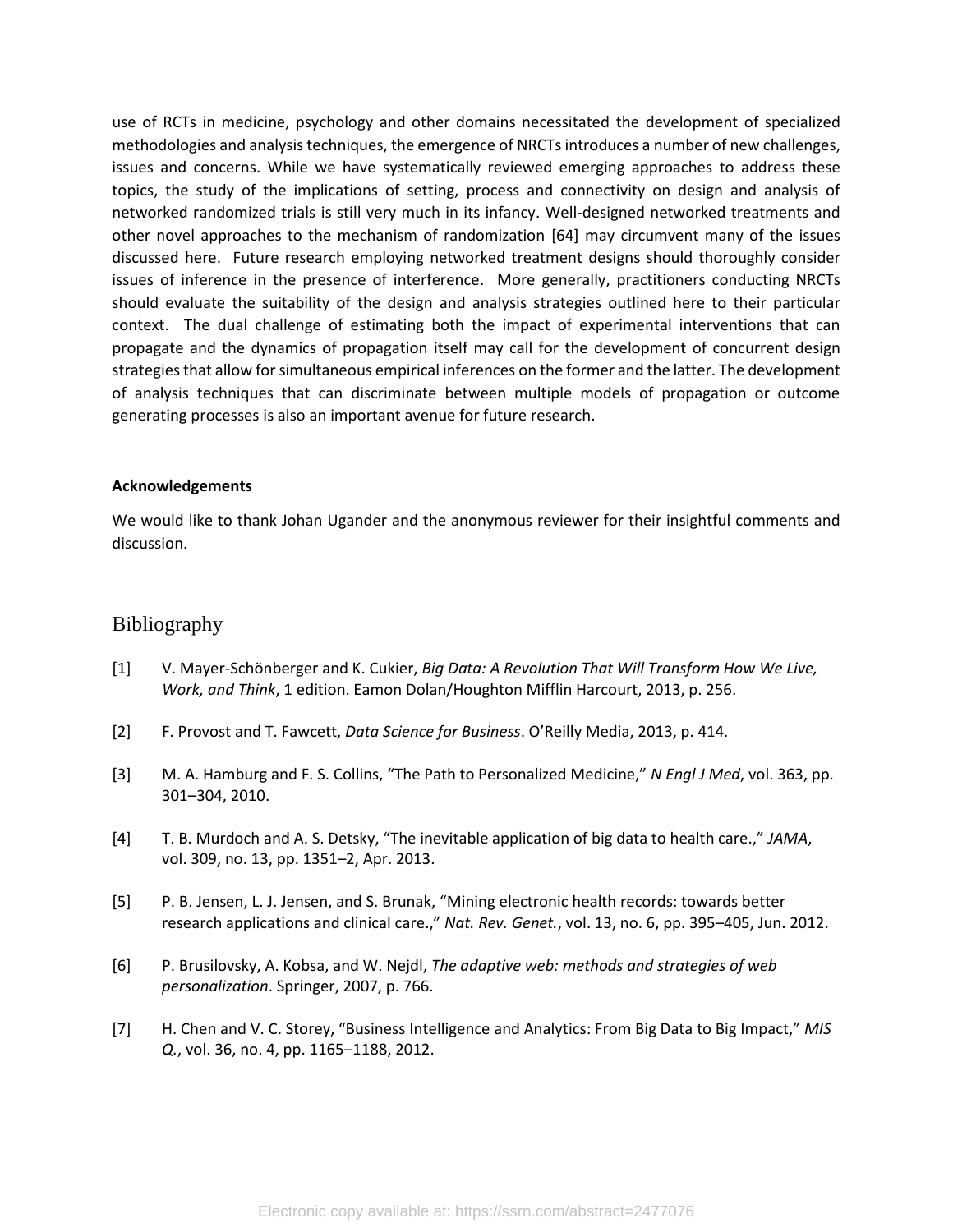- [8] B. Sarwar, G. Karypis, J. Konstan, and J. Riedl, "Analysis of Recommendation Algorithms for E-Commerce," in *EC '00 Proceedings of the 2nd ACM conference on Electronic commerce*, 2000, pp. 158–167.
- [9] J. Lampel and H. Mintzberg, "Customizing customization," *MIT Sloan Manag. Rev.*, vol. 38, no. 1, pp. 21–30, 1996.
- [10] G. Marcus and E. Davis, "Eight (No, Nine!) Problems With Big Data," *The New York Times*, New York, New York, USA, 06-Apr-2014.
- [11] D. Boyd and K. Crawford, "Six provocations for big data," *SSRN Electron. J.*, 2011.
- [12] "FDA Clinical Trials Guidance Documents." 2014.
- [13] R. Kohavi, "Online controlled experiments," in *Proceedings of the 1st workshop on User engagement optimization - UEO '13*, 2013, pp. 15–16.
- [14] H. O. Stolberg, G. Norman, and I. Trop, "Randomized Controlled Trials." American Roentgen Ray Society, 23-Nov-2012.
- [15] D. Lazer, A. Pentland, L. Adamic, S. Aral, A.-L. Barabási, D. Brewer, N. Christakis, N. Contractor, J. Fowler, M. Gutmann, T. Jebara, G. King, M. Macy, D. Roy, and M. Van Alstyne, "Computational Social Science," *Science (80-. ).*, vol. 323, no. 5915, pp. 721–723, 2009.
- [16] D. Centola and M. Macy, "Complex Contagions and the Weakness of Long Ties," *Am. J. Sociol.*, vol. 113, no. 3, pp. 702–734, 2007.
- [17] L. Backstrom and J. Kleinberg, "Network bucket testing," in *Proceedings of the 20th international conference on World wide web - WWW '11*, 2011, p. 615.
- [18] D. J. Watts and P. S. Dodds, "Influentials, Networks, and Public Opinion Formation," *J. Consum. Res.*, vol. 34, no. 4, pp. 441–458, Dec. 2007.
- [19] P. Dodds and D. Watts, "Universal Behavior in a Generalized Model of Contagion," *Phys. Rev. Lett.*, vol. 92, no. 21, 2004.
- [20] R. Bond, C. Fariss, J. Jones, A. Kramer, C. Marlow, J. Settleb, and J. Fowlera, "A 61-million-person experiment in social influence and political mobilization," *Nature*, vol. 489, no. 7415, pp. 295– 298, 2012.
- [21] S. Aral and D. Walker, "Identifying Influential and Susceptible Members of Social Networks," *Science (80-. ).*, vol. 337, no. 6092, pp. 337–341, Jul. 2012.
- [22] S. Aral and D. Walker, "Creating Social Contagion Through Viral Product Design: A Randomized Trial of Peer Influence in Networks," *Manage. Sci.*, vol. 57, no. 9, pp. 1623–1639, Sep. 2011.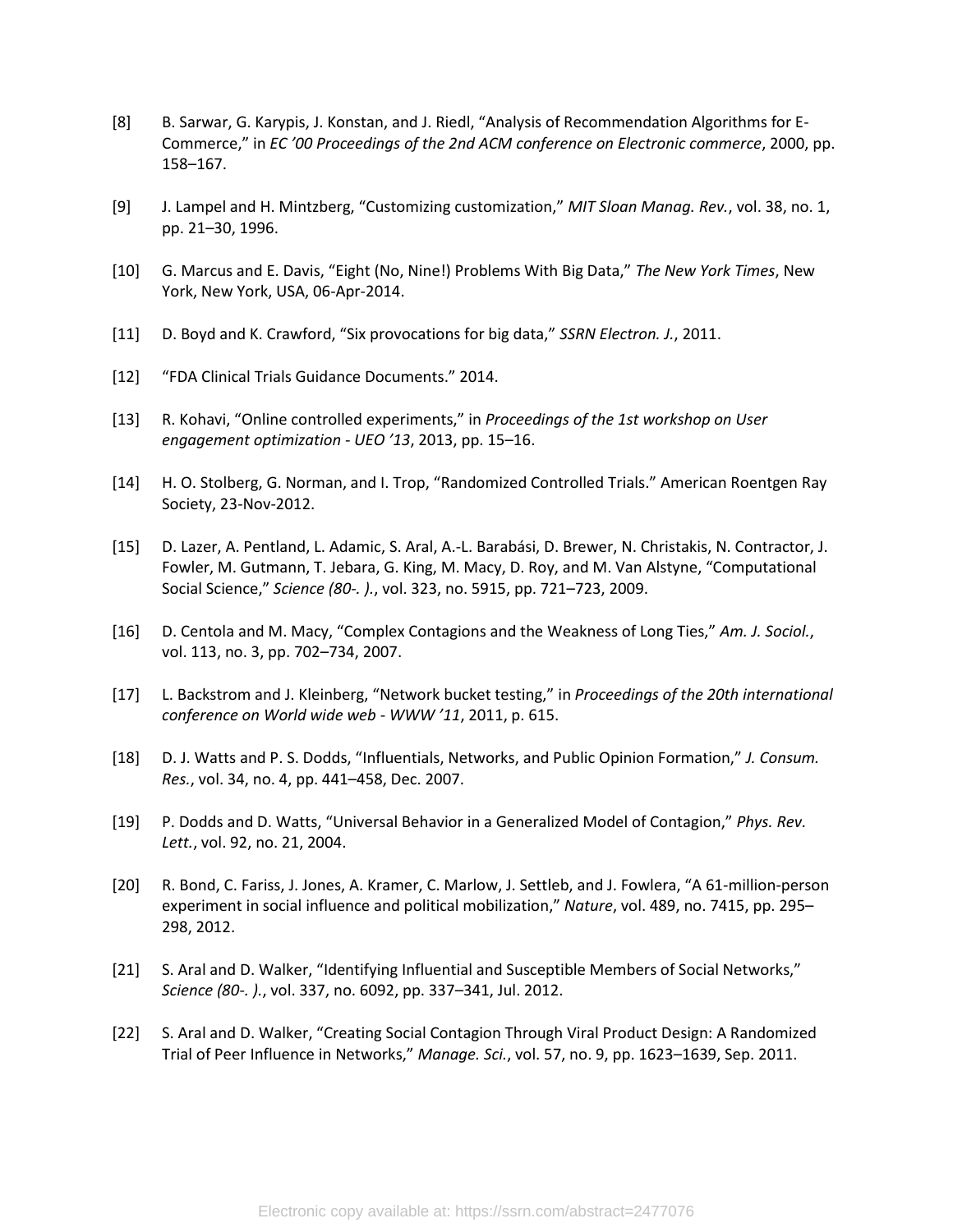- [23] D. Godes, "Firm-Created Word-of-Mouth Communication: Evidence from a Field Test," *Mark. Sci.*, vol. 28, no. 4, pp. 721–739, 2009.
- [24] J. Goldenberg, S. Han, D. R. Lehmann, and J. W. Hong, "The Role of Hubs in the Adoption Process," *J. Mark.*, vol. 73, no. 2, pp. 1–13, 2009.
- [25] R. Iyengar, C. Van den Bulte, and T. W. Valente, "Opinion Leadership and Social Contagion in New Product Diffusion," 2010.
- [26] C. Van den Bulte and S. Wuyts, *Social Networks and Marketing*. Cambridge, MA: Marketing Science Institute, 2007.
- [27] A. Goyal, "Social Influence and its Applications," THE UNIVERSITY OF BRITISH COLUMBIA, 2013.
- [28] E. Bakshy and J. Hofman, "Everyone's an influencer: quantifying influence on twitter," in *Proceedings of the fourth ACM international conference on Web search and data mining*, 2011, pp. 65–74.
- [29] M. Webster and J. Sell, *Laboratory Experiments in the Social Sciences*. Academic Press, 2007, p. 576.
- [30] A. Falk and J. Heckman, "Lab Experiments Are a Major Source of Knowledge in the Social Sciences," *Science (80-. ).*, vol. 326, no. 5952, pp. 535–538, 2009.
- [31] S. Levitt and J. List, "Field experiments in economics: the past, the present, and the future," *Eur. Econ. Rev.*, vol. 53, no. 1, pp. 1–18, 2009.
- [32] M. Kearns, S. Suri, and N. Montfort, "An Experimental Study of the Coloring Problem on Human Subject Networks," *Science (80-. ).*, vol. 313, no. 5788, pp. 824–827, Aug. 2006.
- [33] S. Judd, M. Kearns, and Y. Vorobeychik, "Behavioral dynamics and influence in networked coloring and consensus.," *Proc. Natl. Acad. Sci. U. S. A.*, vol. 107, no. 34, pp. 14978–82, Aug. 2010.
- [34] M. Kearns, S. Judd, J. Tan, and J. Wortman, "Behavioral experiments on biased voting in networks.," *Proc. Natl. Acad. Sci. U. S. A.*, vol. 106, no. 5, pp. 1347–52, Feb. 2009.
- [35] L. Qiu, H. Rui, and A. B. Whinston, "The Impact of Social Network Structures on Prediction Market Accuracy in the Presence of Insider Information," *J. Manag. Inf. Syst.*, vol. 31, no. 3, pp. 145–172, 2014.
- [36] L. Qiu, H. Rui, and A. Whinston, "Effects of Social Networks on Prediction Markets: Examination in a Controlled Experiment," *J. Manag. Inf. Syst.*, vol. 30, no. 4, pp. 235–268, 2014.
- [37] G. Paolacci, J. Chandler, and P. Ipeirotis, "Running experiments on Amazon Mechanical Turk," *Judgm. Decis. …*, vol. 5, no. 5, pp. 411– 419, 2010.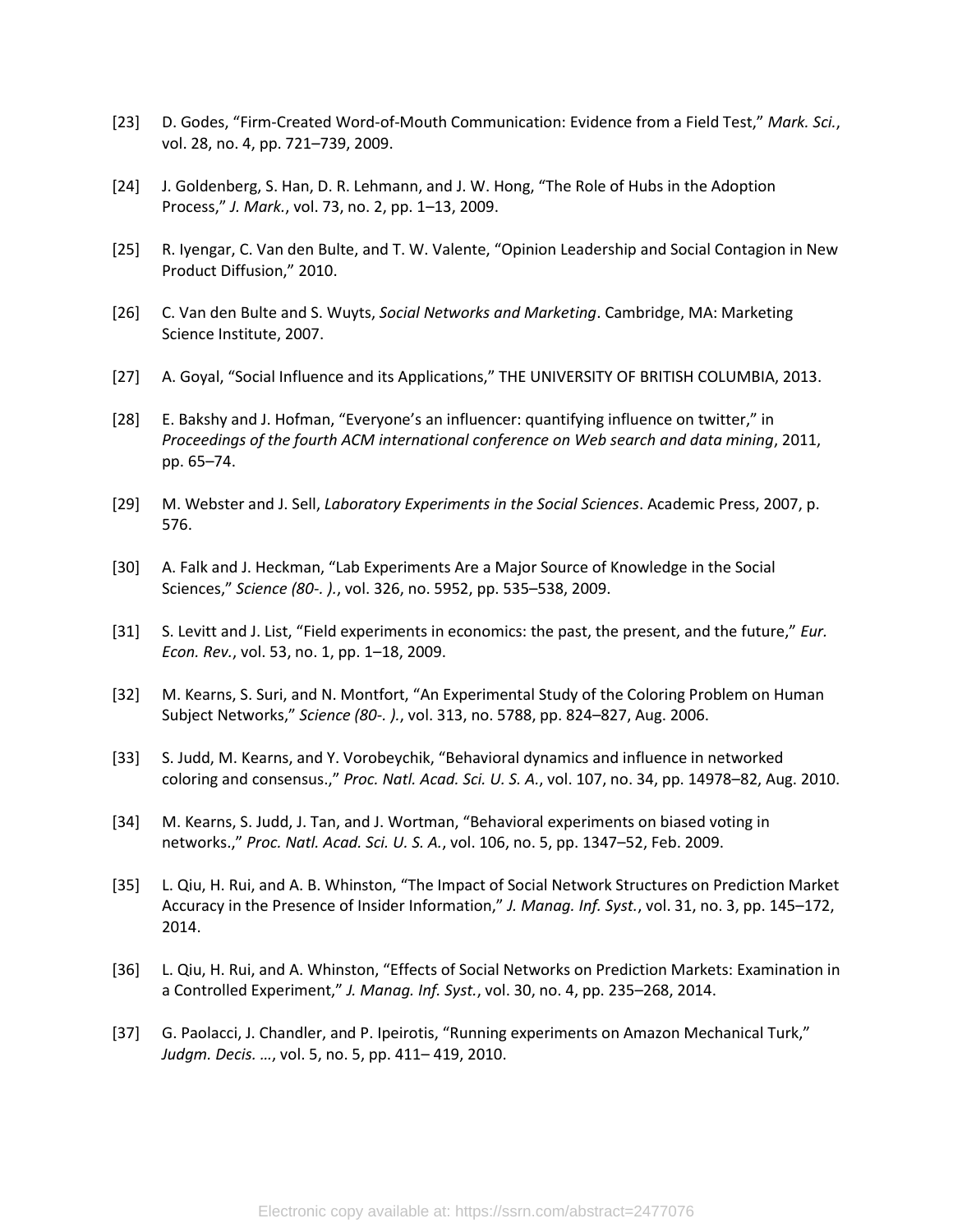- [38] M. J. Salganik, P. S. Dodds, and D. J. Watts, "Experimental Study of Inequality and Unpredictability in an Artificial Cultural Market," *Science (80-. ).*, vol. 311, no. 5762 , pp. 854–856, 2006.
- [39] S. Suri and D. J. Watts, "Cooperation and contagion in web-based, networked public goods experiments.," *PLoS One*, vol. 6, no. 3, p. e16836+, Mar. 2011.
- [40] W. Mason and S. Suri, "Conducting behavioral research on Amazon's Mechanical Turk," *Behav. Res. Methods*, vol. 44, no. 1, pp. 1–23, 2012.
- [41] D. Centola, "The spread of behavior in an online social network experiment.," *Science*, vol. 329, no. 5996, pp. 1194–7, Sep. 2010.
- [42] D. Centola, "An experimental study of homophily in the adoption of health behavior.," *Science*, vol. 334, no. 6060, pp. 1269–72, Dec. 2011.
- [43] D. Centola and A. van de Rijt, "Choosing your network: Social preferences in an online health community.," *Soc. Sci. Med.*, May 2014.
- [44] R. Bapna, A. Gupta, S. Rice, and A. Sundararajan, "Trust, Reciprocity and the Strength of Social Ties: An Online Social Network based Field Experiment," *Work. Pap.*, Jul. 2011.
- [45] J. Wang, S. Suri, and D. J. Watts, "Cooperation and assortativity with dynamic partner updating.," *Proc. Natl. Acad. Sci. U. S. A.*, vol. 109, no. 36, pp. 14363–8, Sep. 2012.
- [46] G. Harrison and J. List, "Field experiments," *J. Econ. Lit.*, vol. 42, no. 4, pp. 1009–1055, 2004.
- [47] D. Edwards, *I'm feeling lucky: The confessions of Google employee number 59*, 1 edition. Houghton Mifflin Harcourt, 2011, p. 432.
- [48] R. Kohavi, A. Deng, B. Frasca, R. Longbotham, T. Walker, and Y. Xu, "Trustworthy online controlled experiments," in *Proceedings of the 18th ACM SIGKDD international conference on Knowledge discovery and data mining - KDD '12*, 2012, p. 786.
- [49] E. Bakshy, D. Eckles, and M. Bernstein, "Designing and deploying online field experiments," in *Proceedings of the 23rd international conference on World wide web*, 2014, pp. 283–292.
- [50] A. D. I. Kramer, J. E. Guillory, and J. T. Hancock, "Experimental evidence of massive-scale emotional contagion through social networks.," *Proc. Natl. Acad. Sci. U. S. A.*, vol. 111, no. 24, pp. 8788–90, Jun. 2014.
- [51] S. Harriman and J. Patel, "The ethics and editorial challenges of internet-based research," *BMC Med.*, vol. 12, no. 1, p. 124, Jul. 2014.
- [52] R. Bapna, J. Ramaprasad, G. Shmueli, and A. Umyarov, "One-Way Mirrors and Weak-Signaling in Online Dating: A Randomized Field Experiment," *Work. Pap.*, 2013.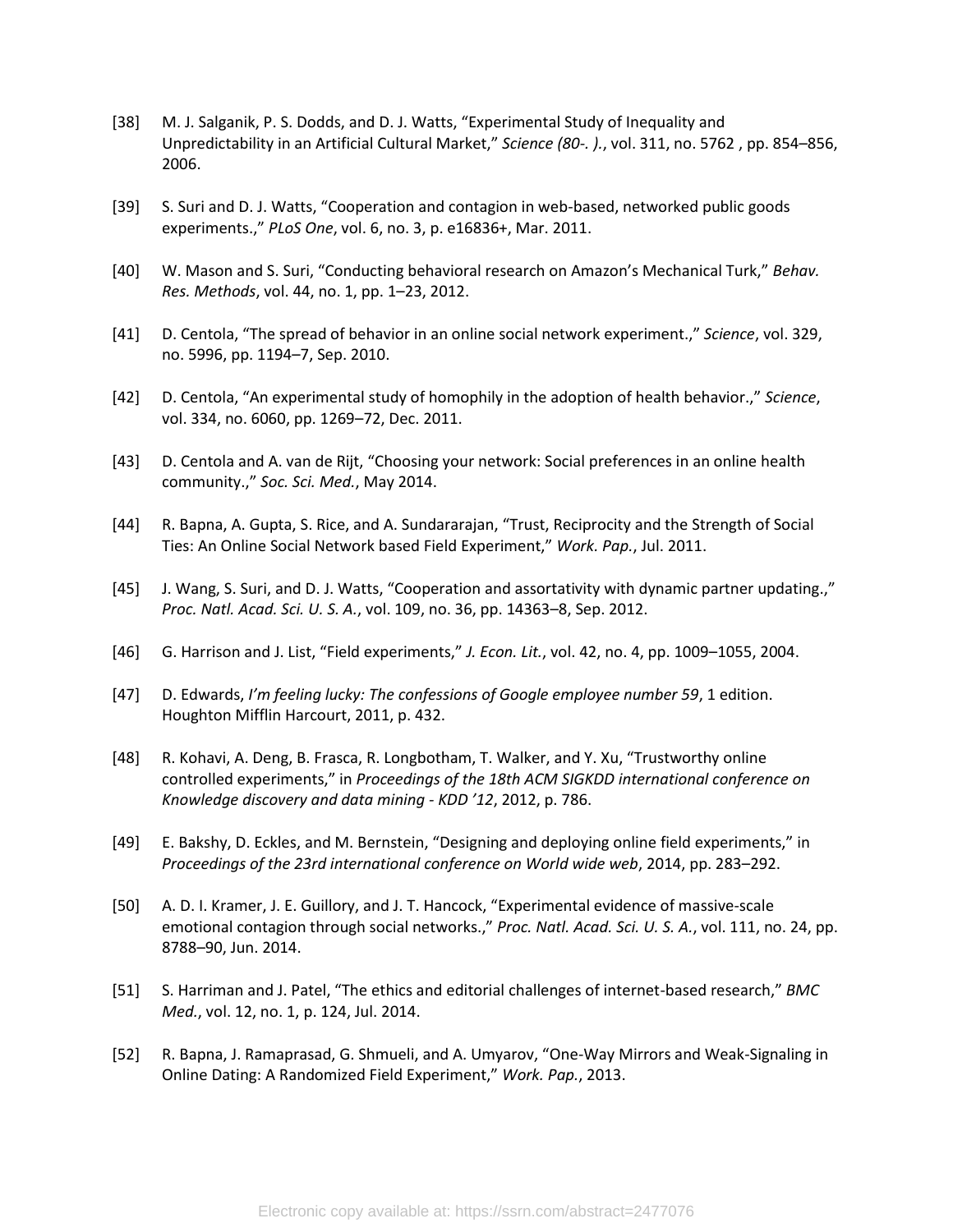- [53] E. Bakshy, D. Eckles, R. Yan, and I. Rosenn, "Social influence in social advertising: evidence from field experiments," in *Proceedings of the 13th ACM Conference on Electronic Commerce*, 2012, pp. 146–161.
- [54] E. Bakshy, I. Rosenn, C. Marlow, and L. Adamic, "The role of social networks in information diffusion," in *WWW '12 Proceedings of the 21st international conference on World Wide Web*, 2012, pp. 519–528.
- [55] S. Taylor, E. Bakshy, and S. Aral, "Selection Effects in Online Sharing: Consequences for Peer Adoption," in *Proceedings of the fourteenth ACM conference on Electronic commerce.*, 2013, pp. 821–836.
- [56] S. Taylor, L. Muchnik, and S. Aral, "Identity and Opinion: A Randomized Experimen," *(Under Rev.*, 2014.
- [57] S. Aral, L. Muchnik, and A. Sundararajan, "Engineering Social Contagions: Optimal Network Seeding and Incentive Strategies," *Netw. Sci.*, vol. 1, no. 2, pp. 125–153, Feb. 2013.
- [58] S. E. Asch, "Effects of group pressure upon the modification and distortion of judgment," in *Groups, leadership and men*, Pittsburgh, PA: Carnegie Press, 1951, pp. 177–190.
- [59] S. Milgram, L. Bickman, and L. Berkowitz, "Note on the drawing power of crowds of different size," *J. Pers. Soc. Psychol.*, vol. 13, no. 2, pp. 79–82, 1969.
- [60] M. Salganik and D. Watts, "Leading the herd astray: An experimental study of self-fulfilling prophecies in an artificial cultural market," *Soc. Psychol. Q.*, 2008.
- [61] L. Muchnik, S. Aral, and S. Taylor, "Social Influence Bias: A Randomized Experiment," *Science (80-. ).*, vol. 341, no. 6146, pp. 647–651, 2013.
- [62] M. Godinho de Matos, P. Ferreira, M. D. Smith, and R. Telang, "Culling the Herding: Using Real World Randomized Experiments to Measure Social Bias with Known Costly Goods," *SSRN Work. Pap.*, May 2014.
- [63] R. Bapna and A. Umyarov, "Are Paid Subscriptions on Music Social Networks Contagious? A Randomized Field Experiment," *SOBACO Work. Pap. Carlson Sch. Manag. Univ. Minnesota, Minneapolis, MN.*, 2012.
- [64] S. Aral and D. Walker, "Tie Strength, Embeddedness, and Social Influence: A Large-Scale Networked Experiment," *Manage. Sci.*, vol. 60, no. 6, pp. 1352–1370, Jun. 2014.
- [65] C. F. Manski, "Identification of Endogenous Social Effects: The Reflection Problem," *Rev. Econ. Stud.*, vol. 60, no. 3, pp. 531–542, 1993.
- [66] S. Aral, L. Muchnik, and A. Sundararajan, "Distinguishing influence-based contagion from homophily-driven diffusion in dynamic networks," *PNAS*, vol. 106, no. 51, pp. 21544–21549, 2009.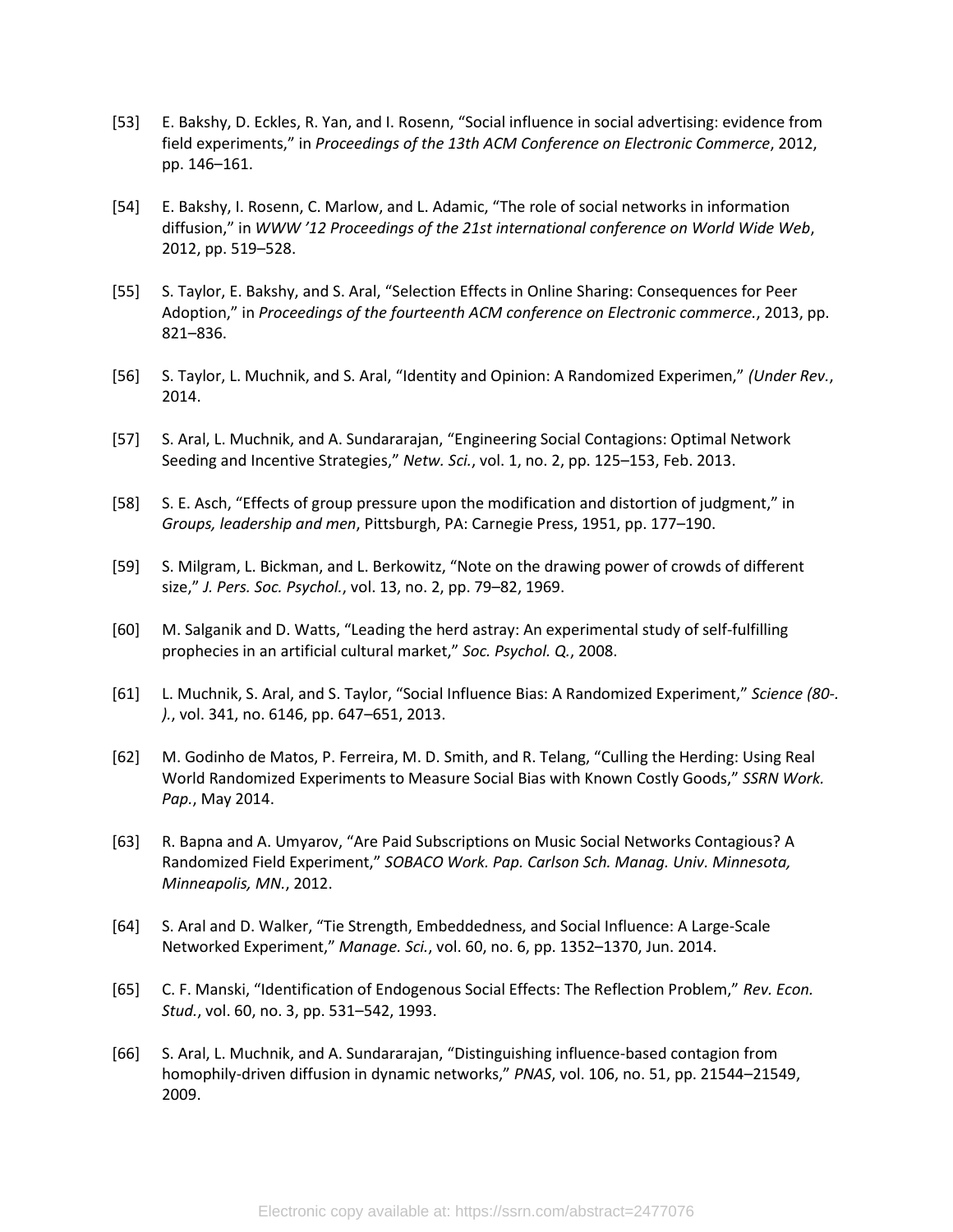- [67] C. R. Shalizi and A. C. Thomas, "Homophily and Contagion Are Generically Confounded in Observational Social Network Studies," *Sociol. Methods Res.*, vol. 42, no. 2, pp. 211–239, 2011.
- [68] D. R. Cox, *Planning of Experiments*. New York, New York, USA: Wiley-Interscience, 1958, p. 320.
- [69] D. Rubin, "Bayesian inference for causal effects: The role of randomization," *Ann. Stat.*, vol. 6, no. 1, pp. 34–58, 1978.
- [70] C. F. Manski, "Identification of treatment response with social interactions," *Econom. J.*, vol. 16, no. 1, pp. S1–S23, Feb. 2013.
- [71] P. M. Aronow and C. Samii, "Estimating Average Causal Effects Under General Interference," in *Summer Meeting of the Society for Political Methodology, University of North Carolina, Chapel Hill*, 2012, pp. 19–21.
- [72] D. Eckles, B. Karrer, and J. Ugander, "Design and analysis of experiments in networks: Reducing bias from interference," *Work. Pap.*, p. 29, 2014.
- [73] A. Coppock and N. Sircar, "Design of Field Experiments under Unknown Interference Structures," *Work. Pap.*, 2013.
- [74] L. Katzir, E. Liberty, and O. Somekh, "Framework and algorithms for network bucket testing," in *Proceedings of the 21st international conference on World Wide Web - WWW '12*, 2012, p. 1029.
- [75] J. Ugander, B. Karrer, L. Backstrom, and J. Kleinberg, "Graph Cluster Randomization: Network Exposure to Multiple Universes," in *Proceedings of the 19th ACM SIGKDD international conference on Knowledge discovery and data mining*, 2013, pp. 329–337.
- [76] E. Airoldi, P. Toulis, E. Kao, and D. B. Rubin, "Estimation of causal peer influence effects," in *Proceedings of the 30th International Conference on Machine Learning, Atlanta, GA, JMLR: W&CP. Vol. 28*, 2013.
- [77] A. C. Thomas and M. Finegold, "Protocols for Randomized Experiments to Identify Network Contagion," *Work. Pap.*, p. 13, 2013.
- [78] J. Nishimura and J. Ugander, "Restreaming graph partitioning: simple versatile algorithms for advanced balancing," in *Proceedings of the 19th ACM SIGKDD international conference on Knowledge discovery and data mining - KDD '13*, 2013, pp. 1106–1114.
- [79] D. Eckles and E. Bakshy, "Bias and high-dimensional adjustment in observational studies of peer effects," *Work. Pap.*, 2014.
- [80] M. J. Salganik and D. D. Heckathorn, "Sampling and Estimation in Hidden Populations Using Respondent-Driven Sampling," *Sociol. Methodol.*, vol. 34, no. 1, pp. 193–240, Dec. 2004.
- [81] M. Gjoka, M. Kurant, C. T. Butts, and A. Markopoulou, "A Walk in Facebook: Uniform Sampling of Users in Online Social Networks," *Work. Pap.*, May 2009.